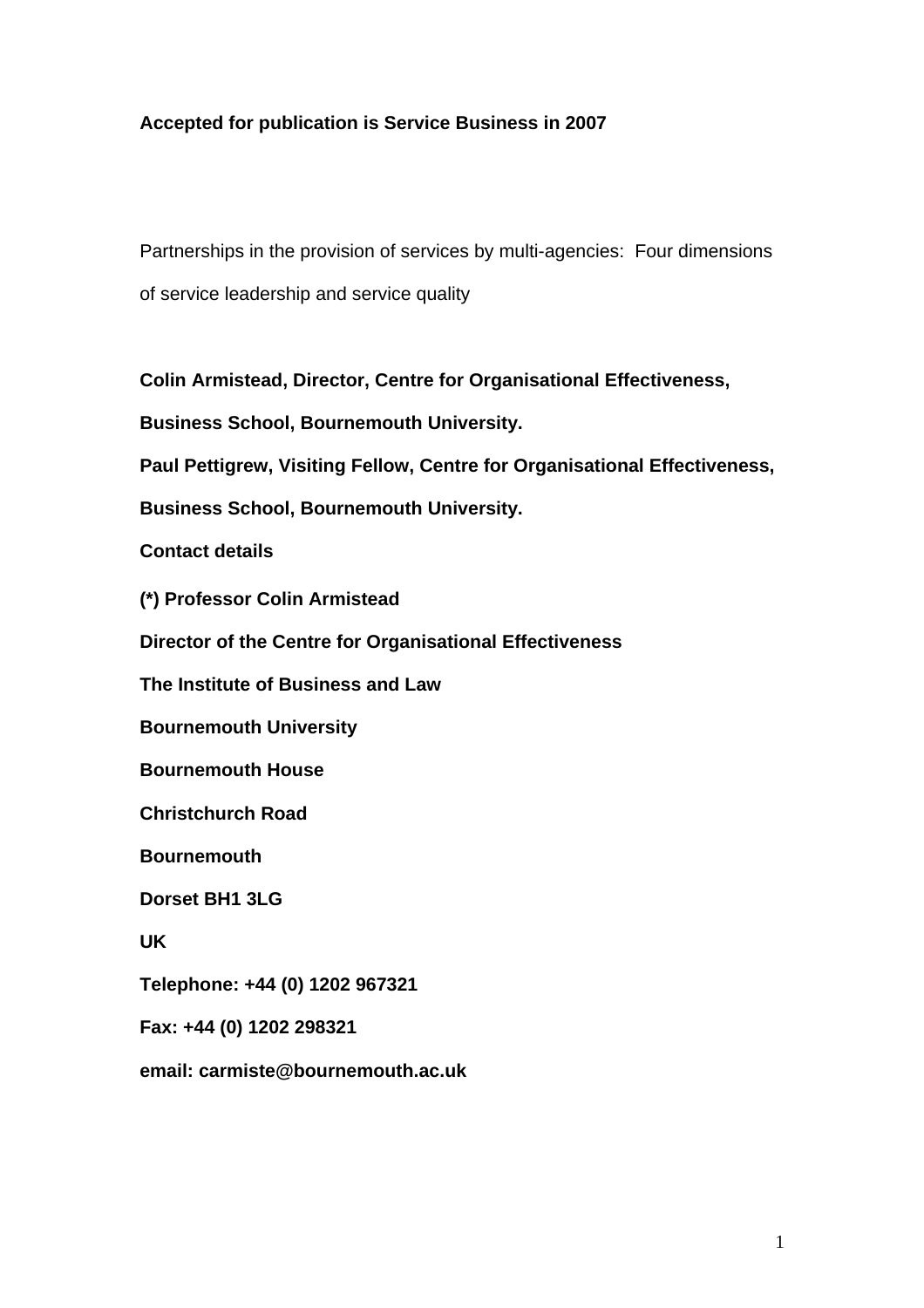**Partnerships in the provision of services by multi-agencies: Four dimensions of service leadership and service quality** 

## **Abstract**

This paper explores the relationship between four key dimensions of service provision through adopting different partnership approaches. These dimensions are identified to describe partnerships as mandatory or voluntary and service provision based on contract or trust. Propositions about the nature and interaction of these variables are presented and combined as a heuristic suggesting complying, constraining and creating modes of partnership-working and service delivery. Examples are provided of these modes in practice. The paper concludes that this heuristic is a useful tool for practitioners to locate their form of partnership-based service delivery within the spectrum identified.

**Keywords;** Partnerships; public services; trust; contract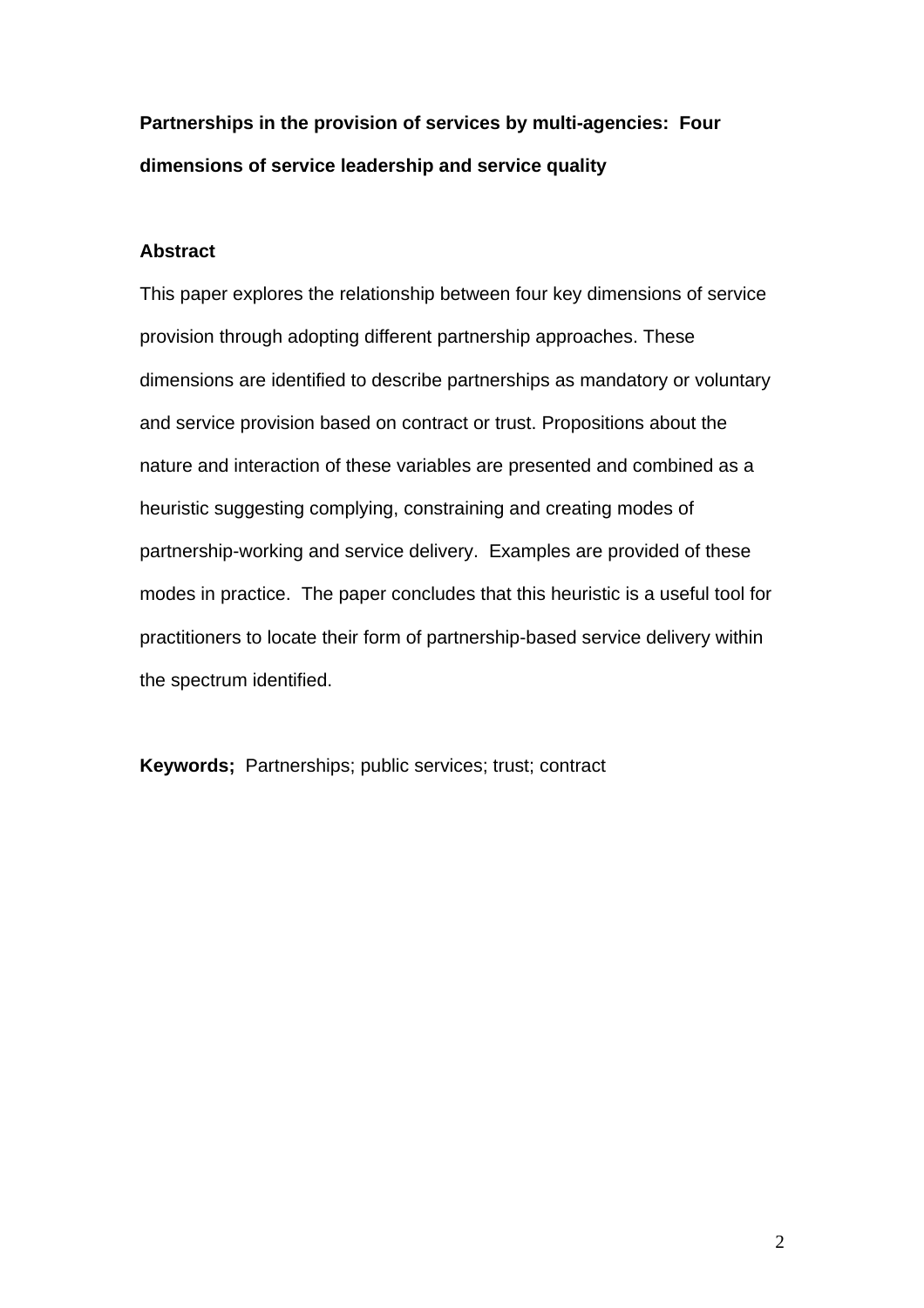The UK government has engaged since 1997 on a programme of 'modernising' the provision of public services, predominately in areas of health and social care, education, local government and regeneration. The policy has aimed at bringing about a step-change in the quality of public services (Economist, 2005, Jas & Skelcher, 2005). Such transformation has increasingly depended on organisations working together from across the public, private and voluntary sectors in partnerships. The aim has been to increase service levels, including offering more choice in the nature of provision to citizens and to providers in the way they organise and manage resources. The programme of changes has seen an increase in the level of government funding, structural changes and a greater involvement from the private and voluntary sectors in the provision of the services. There has been much debate about the need to 'join-up' provision where a number of agencies are involved in one programme. For instance, child protection services involve agencies providing social care, education, health, housing and specific children's charities. The complexity of these types of services to serve individuals and communities means that one monolithic organisation is unable to deliver everything. Hence a number of organisations need to be involved in some form of relationship through which required services are identified, designed and delivered, i.e. partnership-working.

'Partnership' is prominent in central and local government rhetoric in the UK (e.g. HM Treasury, 2000; Office of the Deputy Prime Minister, 2001) and has been viewed as the route to joining-up and improving service provision. A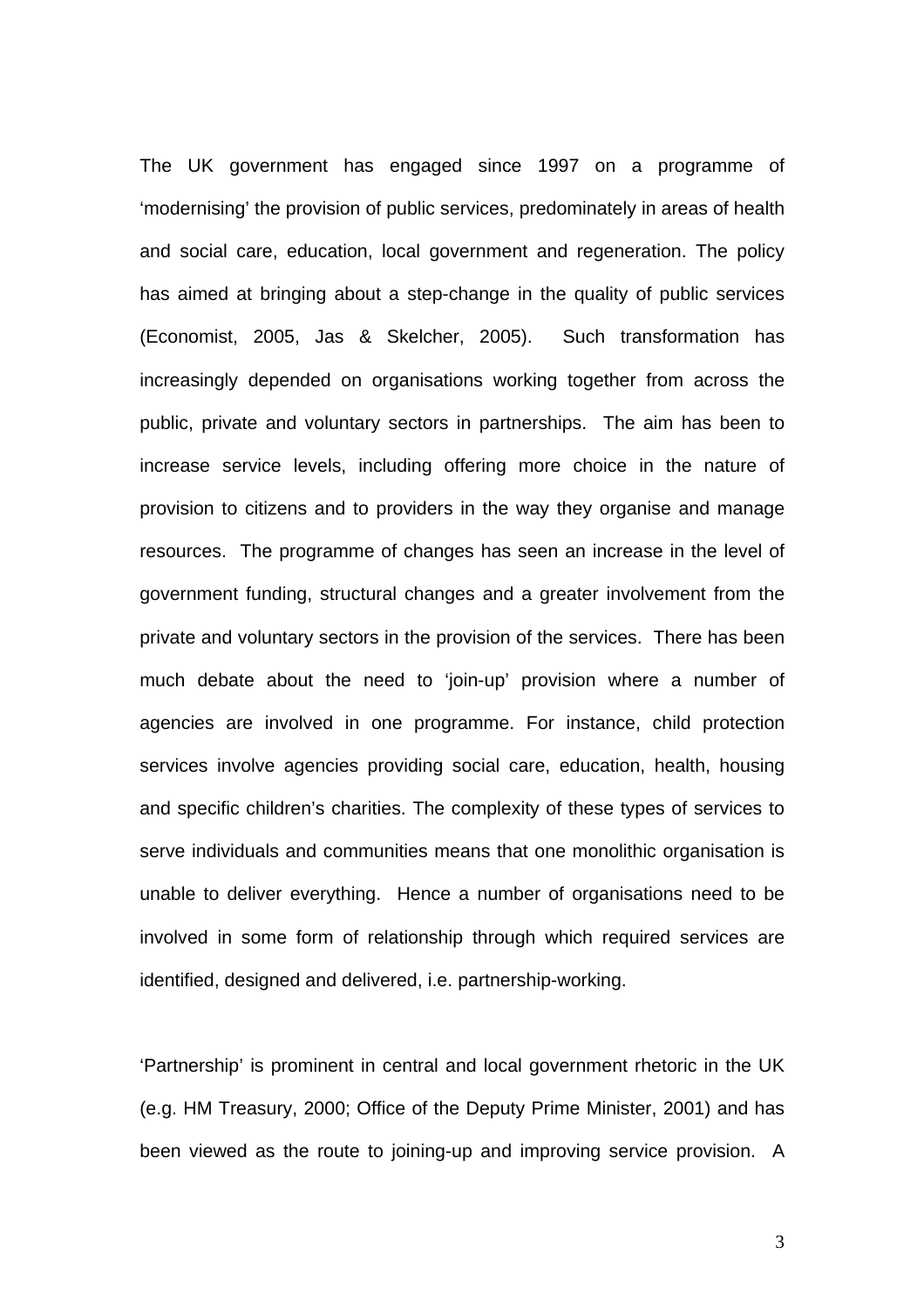consequence has been that many multi-agency partnerships are imposed on those organisations where they are under government control. In this they differ from many business alliances where organisations have a choice of with whom to partner. Nevertheless the potential of partnerships has been promoted within and between the private, public and voluntary sectors with authors often being willing to give prescriptions for success (e.g. Child & Mariotti, 1996; Clarke & Stewart, 1997; Wilson & Charlton, 1997; Faulkner, 1998; Hutchinson & Campbell 1998; Dent, 1999; Smith, 1999). But the practical challenges of effective partnership working have been well investigated and articulated by Huxham and co-workers in the context of collaborative working (Huxham, 1996; Huxham & Vangen, 2001, 2005). They consider the potential difficulties of collaborative working such that other alternatives should be chosen in preference. However once a decision has been made to collaborate there are suggestions to ensure success. We consider that their studies demonstrate clearly that whilst the recent literature is rich in insight drawn from practical experience and contribute to a complex, paradoxical theoretical language of partnership theory there has been little progress towards a general theory of collaboration (by which we mean partnership working) since the work of Gray and Wood over a decade ago (Gray & Wood, 1991; Wood & Gray, 1991).

The purpose of this paper is to explore approaches to partnership working from the literature and from the experience of a group of managers engaged in partnerships. We investigate how partnership working practices might affect the way services are delivered. We examine the influence of service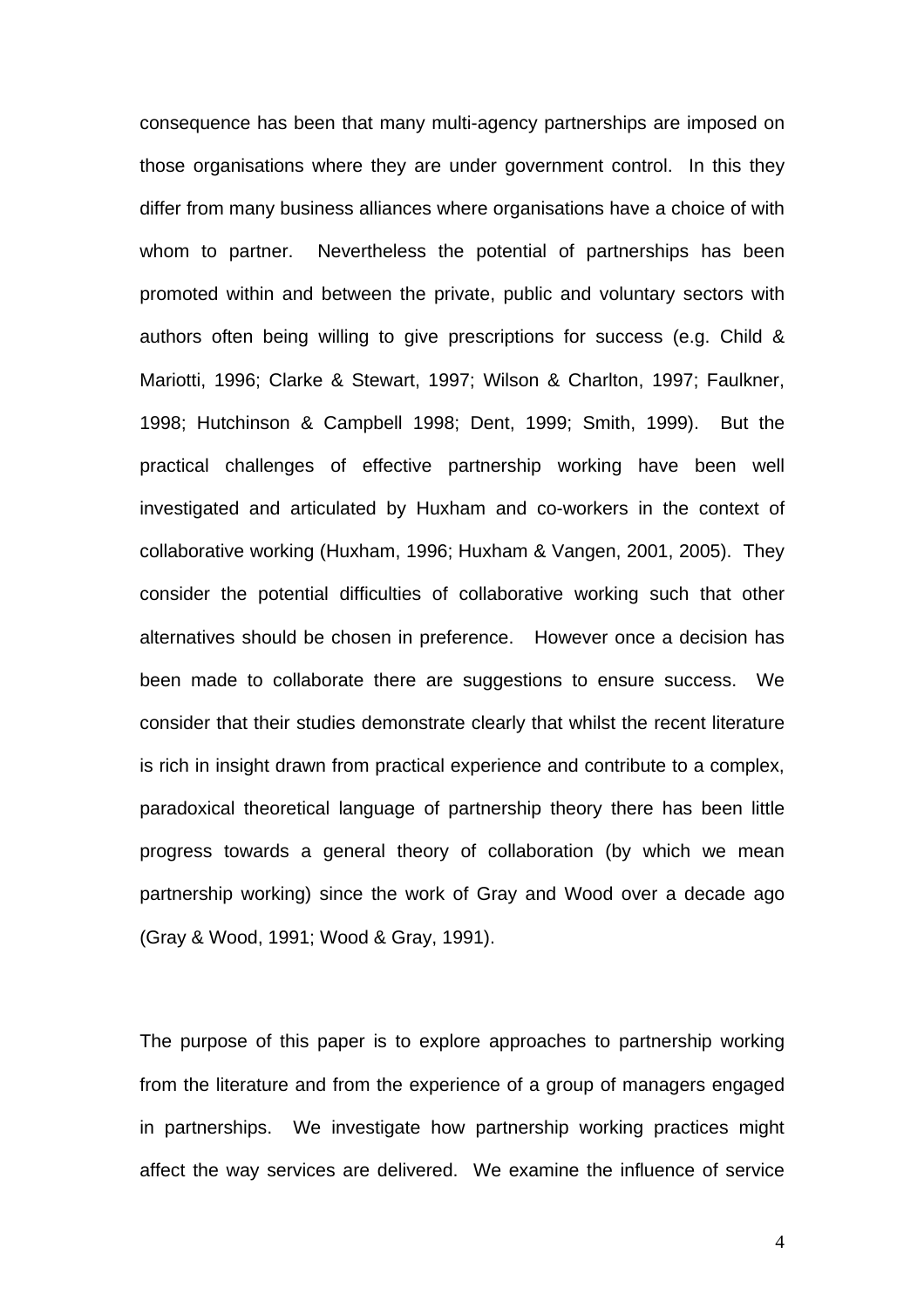provision and how a balance between contract and trust affects the quality of services provided, mainly using the services literature and the reported performance of public services. We draw primarily on the UK experience because of the high aspirations of the government to transform the quality of public services. We also use our work over a four year period with managers, predominantly from the public sector in the UK, who are engaged in multisector partnerships (Pettigrew 2003; Armistead, C. & Pettigrew, P. 2004: Pettigrew, 2006). We attempt to draw out implications for public service leadership in partnerships intent on transforming the quality of services they provide to citizens.

### **The Quality of Public Services**

Public services in areas like health, education, social care and local government are complex. In a democratic society citizens expect that the state will be involved in the provision of services through government policy, direct funding from taxes and control over the specification of service provision. A government has a duty to respond and care for its citizens (Stewart & Walsh, 1989). The extent to which the state is directly involved is influenced by beliefs in the use of public or private organisations as the main providers. Citizens in the UK often have a low expectation of the quality of public services, sometimes based on direct or close experience or sometimes forensic media coverage of service failure. For those responsible for the delivery of services there is the challenge of balancing the needs of the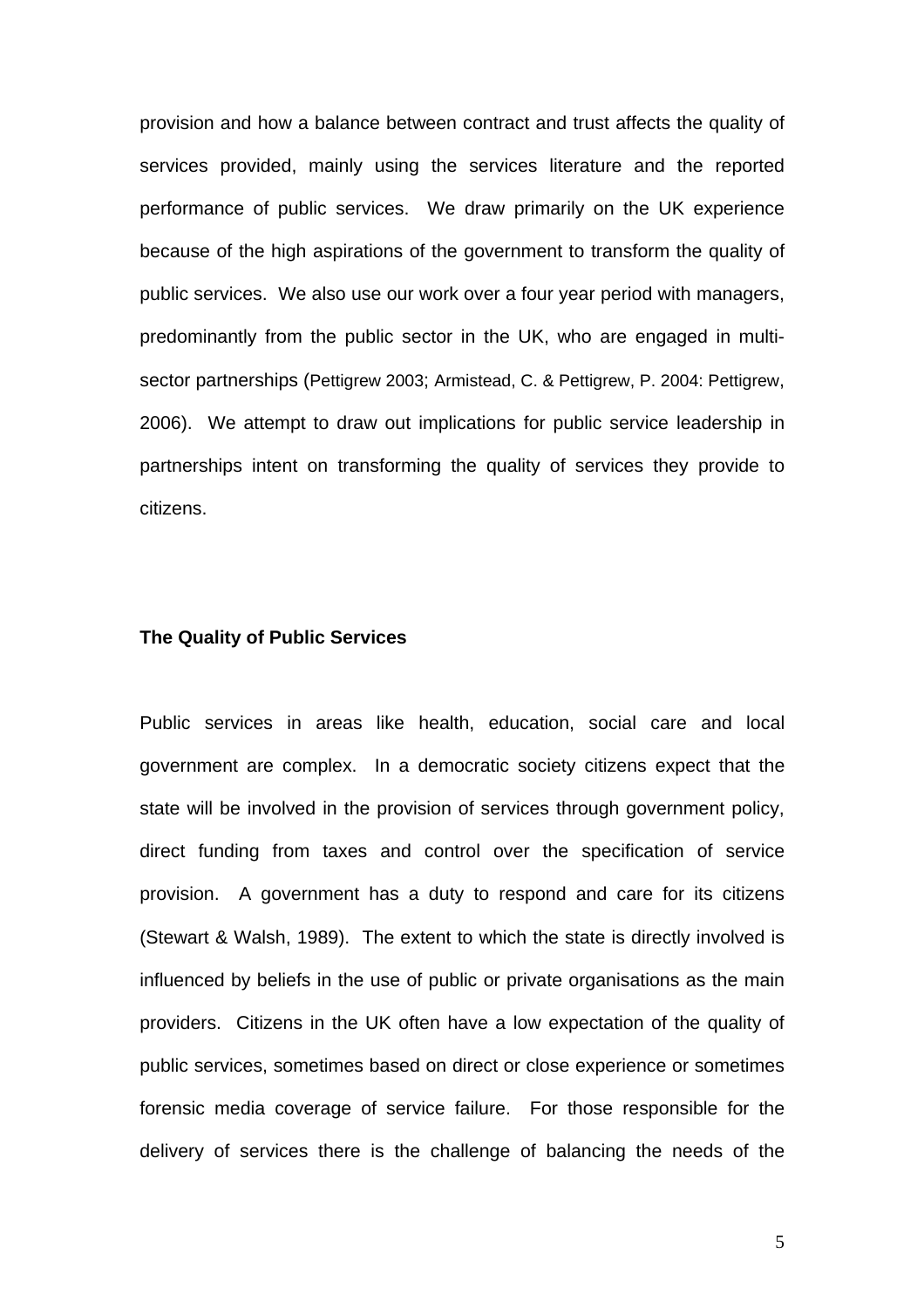individual and the collective needs of society. It is more difficult in public than private services to make an assessment of needs and performance because of the greater number of interested parties i.e. stakeholders, including funders, politicians and service-users. It is also more difficult because of the often complex overlapping if not conflicting policy objectives expected to be met from partnership-working.

Just how these needs are determined has changed in the recent past, with moves to include citizens and service-users in the process to a greater extent, as seen for example in early initiatives under the banners of Citizen's Charters in the UK (Morris & Haigh, 1996) and more recently public service guarantees in Sweden (Madell, 2005). At the same time the recipients of public services have been viewed more as consumers and customers rather than patients, students and citizens. Charters or 'entitlements' offer statements of what they can expect in terms of choice, accessibility, information and responsibility, often expressed as forms of minimum standards and service agreements. These obligations have consequences for the extent to which failures result in the payment of compensation and legal redress.

Government policy has been to set the targets for services including the quality of those services though public service agreements (PSA). The judgement of the quality of provision relies heavily on a regime of regulation, audit and inspection (Boyne, Day & Walker, 2002) under schemes including Best Value Reviews, Public Service Benchmarking, Comprehensive Performance Assessment and the use of inspection agencies for local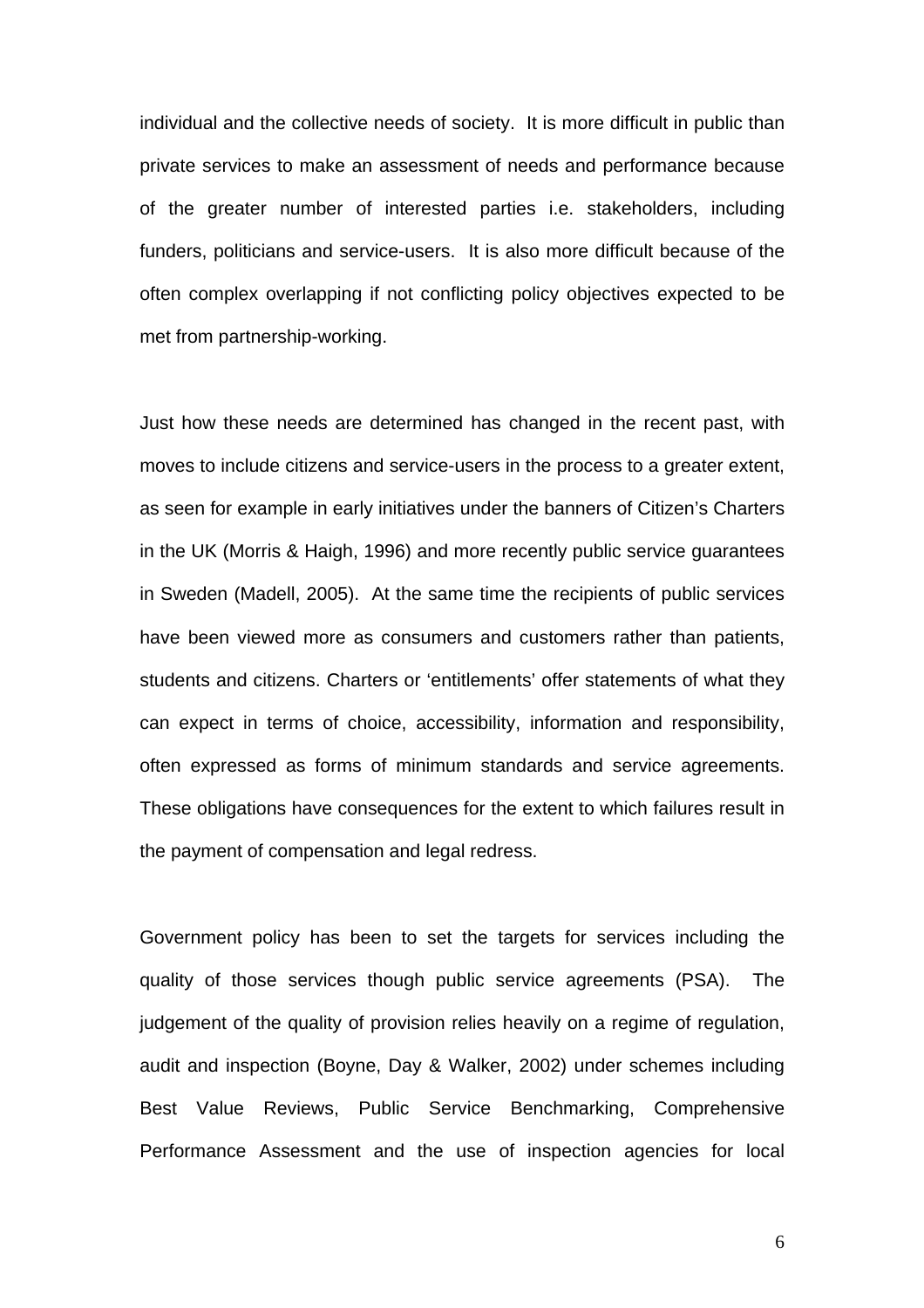government, education and health. In the UK there are 13 inspectorates across education, health and social care, local government and criminal justice, with the National Audit Office having a remit across all areas of government expenditure. The public sector has also sometimes borrowed from the private sector the use of business excellence models such as that developed by the European Foundation of Quality Management (EFQM), so that assessment is on the capability to deliver as much as on the results. However despite the use of all these tools the level of customer satisfaction with key public services has been at best been steady if not in decline (Cabinet Office, 2004).

Defining factors of service quality in public services requires close attention to the specific nature of the service. However, the determinants of public service quality fall within the sets of descriptors which have been identified by a range of authors in the services literature (e.g. Gremler, Bitner & Evans, 1994; Gronroos, 1984; Johnson, 1995; Parasuraman, 1985). For the most part, these capture fairly generic factors such as availability, communication, reliability and responsiveness, which need to be defined more closely within the context of particular services. Trying to identify the relative importance of one factor over another can be complex, not least because of the range of stakeholders who might make judgments on quality of service, but also reconciling the individual and collective needs.

There has been wide debate about the extent to which target setting and an audit and inspection approach actually leads to improvement in service quality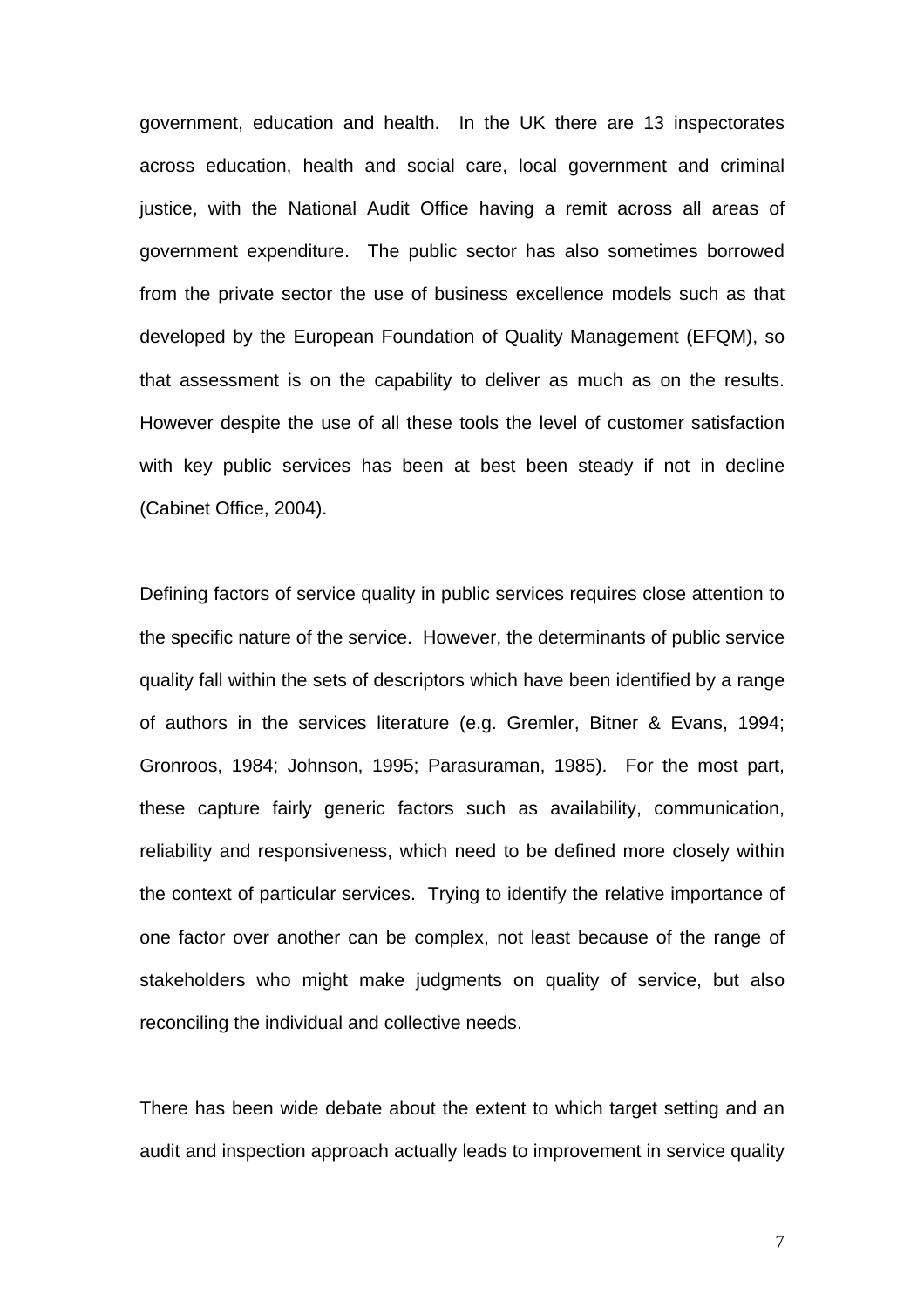in public services (Bouckaert & Peters 2002; Boyne, Day & Walker, 2002; van Thiel & Leeuw, 2002). When resources are constrained, a concentration on particular targets can lead to poor performance in others. Typically this occurs when a focus on increasing throughput and reducing costs lead to rushed, fragmented or incomplete service provision. In a complex policy environment it can also lead to unintended consequences which then require to be addressed as a result of the initial and successive interventions (Jessop, 2000). This phenomenon can then lead to a blurring of the initial focus for the service and inexorably to inefficient, ineffective delivery.

### **Approaches to Partnership**

Partnership working is hard. There are potential pitfalls in setting up, running and dissolving a multi-organisational partnership (Genefke & McDonald, 2001; Hall et al., 2002; Stuart, 2002; Sullivan & Skelcher 2002). However, despite a raft of studies over the past 15 years, there is little effective guidance for emergent practice, taking account of the issues confronting partnership practitioners. Only rarely can a template be invoked that will help resolve uncertainty, ambiguity and paradox, which can be considered the hallmark of this quintessential form of post-modern human institution.

There have been many articles, books and training packages developed to assist organisations working in partnership. Increasingly, government agencies have produced guidance, but they tend to be based on their own requirements rather than those of the partnership (Stewart et al., 2002).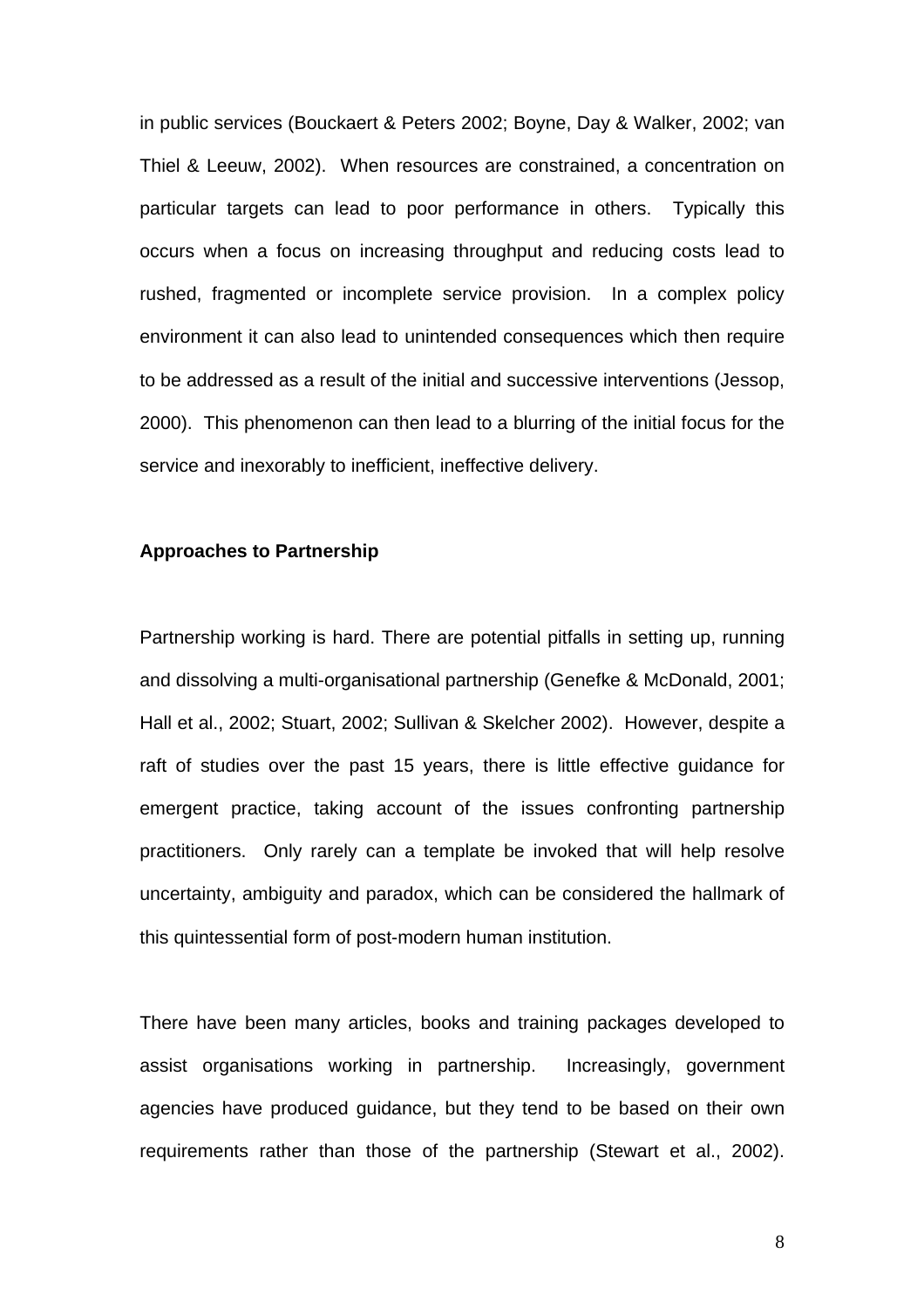Hutchinson & Campbell (1998) reviewed the literature for prescriptions on partnership-working and suggested that there is no easily transferable model of partnerships. Nevertheless, the impression given is that there are plenty of prescribed recipes for effective partnership-working. These refer to choosing the 'right' partners, agreeing strategy and objectives for the partnership, having the 'right' people involved with enabling resources, and finally to developing the 'right' processes for service provision and for monitoring performance.

In the UK, many public sector service delivery partnerships result from government policy. They are seen at all levels, for example between central government departments at the highest level to the local provision of services at the other end of the spectrum. Frequently, the membership of partnerships is prescribed by government so that the major public sector agencies are required or clearly expected to participate. When the intention is to bring about transformation through partnerships there are potential problems as Hastings (1996) has identified. If one partner, perhaps under government policy pressure, tries to bring about change, this is often resisted by others. This unidirectional form of transformation is in sharp contrast to a sense of mutuality between organisations which consciously seek not only to influence others but are open to be influenced in transforming services for the ultimate benefit of users.

There is undoubtedly some confusion about terms relating to partnership both within the literature and also among practitioners. Terms such as networking,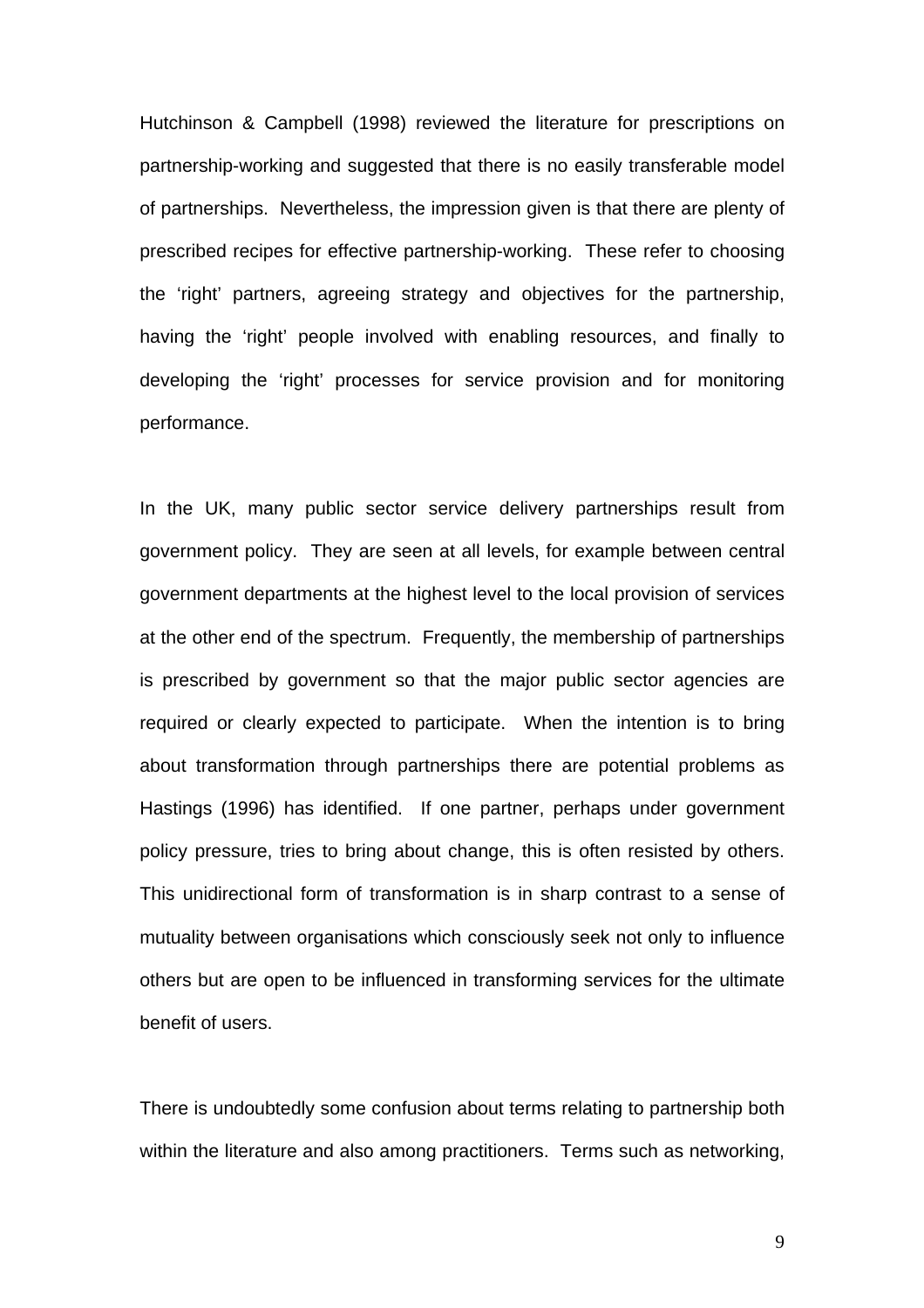partnerships, alliances, co-operation, collaboration and collaborative advantage are often used interchangeably and without clear distinction. While some authors such as Himmelman (1996) attempt a detailed taxonomy indicating successively more sophisticated degrees of engagement and commitment between organisations, others are happy to regard terms such as partnership and collaboration as being synonymous (Nissan and Burlingame, 2003). These terms can also be used ambiguously to describe a partnership either as an entity or a method of working (Hutchinson and Campbell, 1998). This is a very important issue for the kinds of 'partnerships' with which we are concerned. We suggest it is important to distinguish between partnerships as entities with recognised structures of governance and inter-organisational working practices between agencies which may be collaborative in nature without necessarily constituting a partnership as such. Nevertheless, many collaborations in British public life are labelled 'partnerships' even with no governance infrastructure in place and only a limited degree of genuine interaction involving joint planning and resourcing and service processes. This, in our view, diminishes the term 'partnership' as if it only has to be declaimed in order to exist, when in reality real partnerships may take some time, shared experience and no little pain before becoming effective (Pettigrew, 2006).

Senior managers in public sector agencies are often required or are expected to be members of a large number of partnerships. We have found from the experience of managers who are involved in a wide range of partnerships a variety of reasons for failure, including: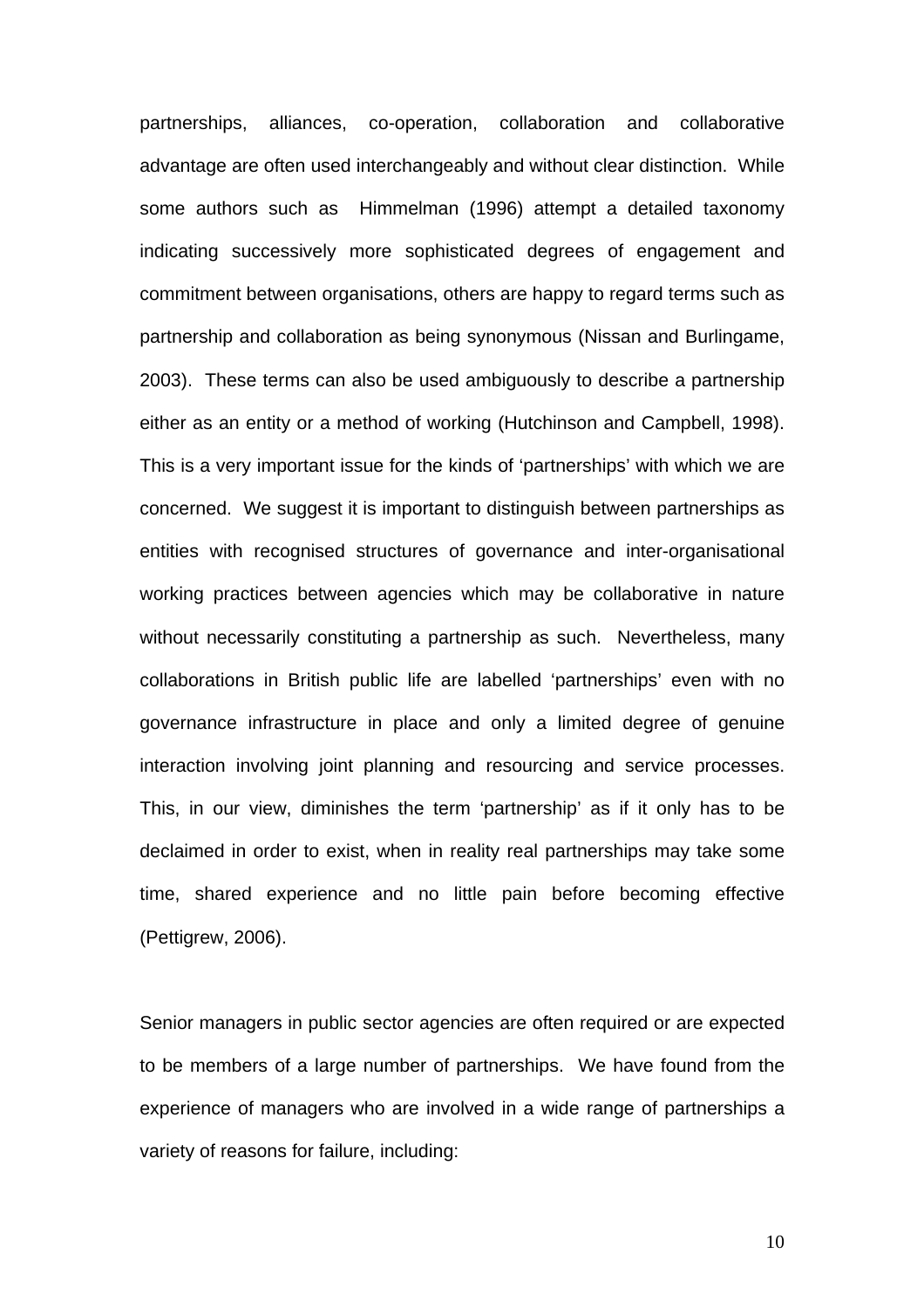- Gaps in the organisational membership required for the purpose of the partnership (often private businesses in public sector-led partnerships)
- Unwilling participant organisations and senior managers 'just turning up' through a sense of duty rather than being actively involved
- Conflicting and sometimes hidden agendas, goals and targets between participant organisations and the partnership
- Conflicting allocation of resources/funding between partnerships where one organisation or agency is a member of each (or several) partnerships competing for resources/funding
- Hostility or suspicion about knowledge sharing between agencies
- Conflicting professional cultures and practices in the participating agencies (e.g. between health and social care)
- Inadequate resources available to support and sustain the work of the partnership
- Power struggles between member organisations within the partnership
- A history of previous difficult relationships between partners (Author, 2003)

When partnerships are imposed on managers, for instance by government mandate, there may be a tendency to try to make the partnership work by following a set of prescriptions or check lists which might satisfy government, but which fail to address the dynamics of partnership performance and the causes of partnership failure. Mandated partnerships can address issues of governance in an ambiguous way which may do little to promote collaboration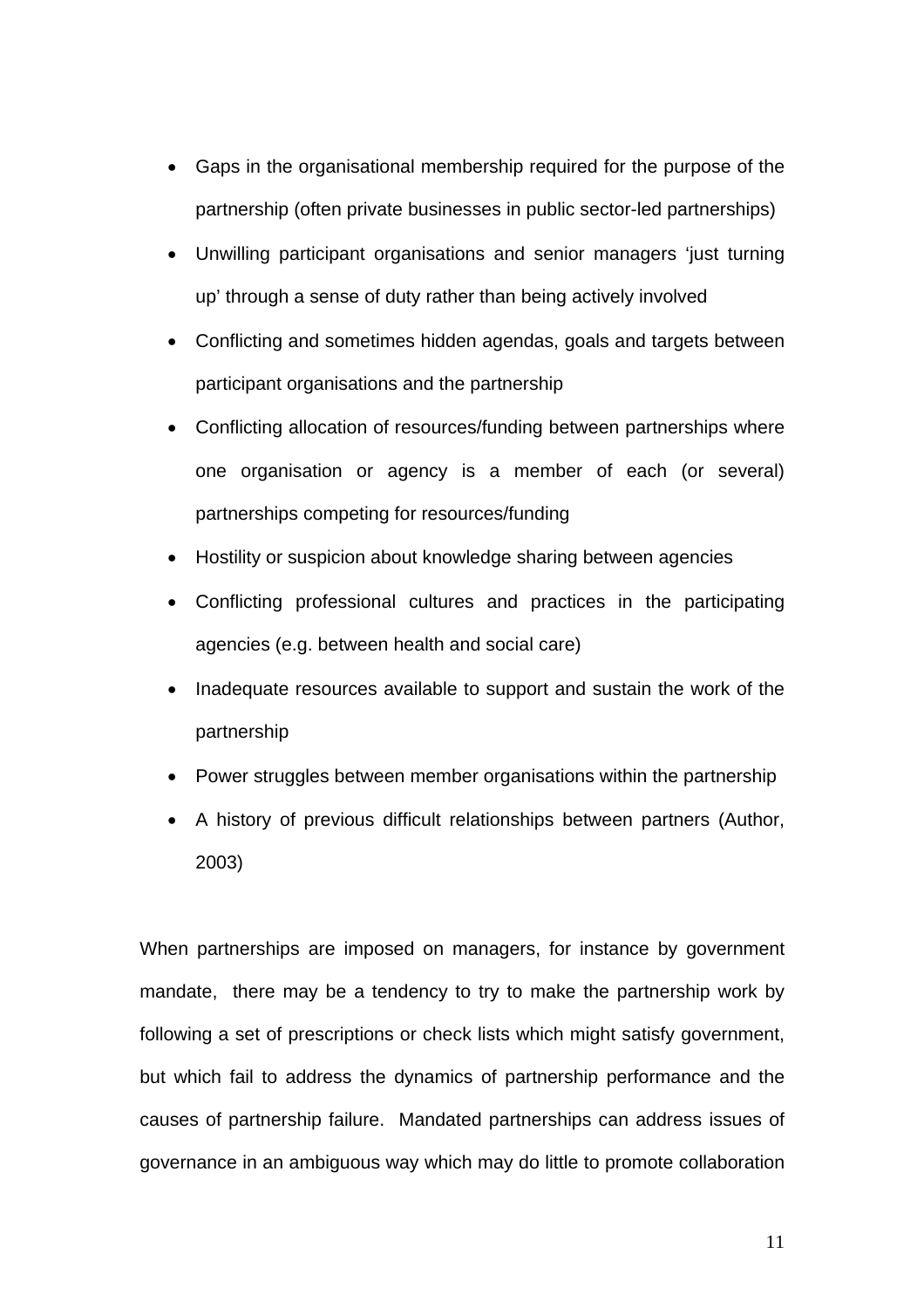between partners. Public sector managers with considerable experience in partnership working view good partnership as involving a process which seeks to draw the best from each organisation in the partnership through gaining the active involvement of senior managers, i.e. a more empowered approach to partnerships (Armistead & Pettigrew, 2004). These usually have a strong integrated governance structure alongside an approach to partnership-working that engenders active collaboration through identification with the partnership's objectives and ethos and an alignment between the organisation and the partnership through a process of mutual adjustment. This process is referred to in the collaboration literature as 'institutional isomorphism' (DiMaggio & Powell, 1983).

In Table 1 we have attempted to identify some of the characteristic of a mandated as distinct from a voluntary approach to partnership.

-------------------------------------------------------------------------------------------------------

### Insert Table 1 here

Clearly we are emphasising here the contrast between mandatory and voluntary constructs while recognising that many partnerships will display aspects of each at different times. However, our experience is that a particular partnership can be characterised as being related more to one of these dimensions than the other at any given point in time.

#### **Delivery of Services: Contract v Trust**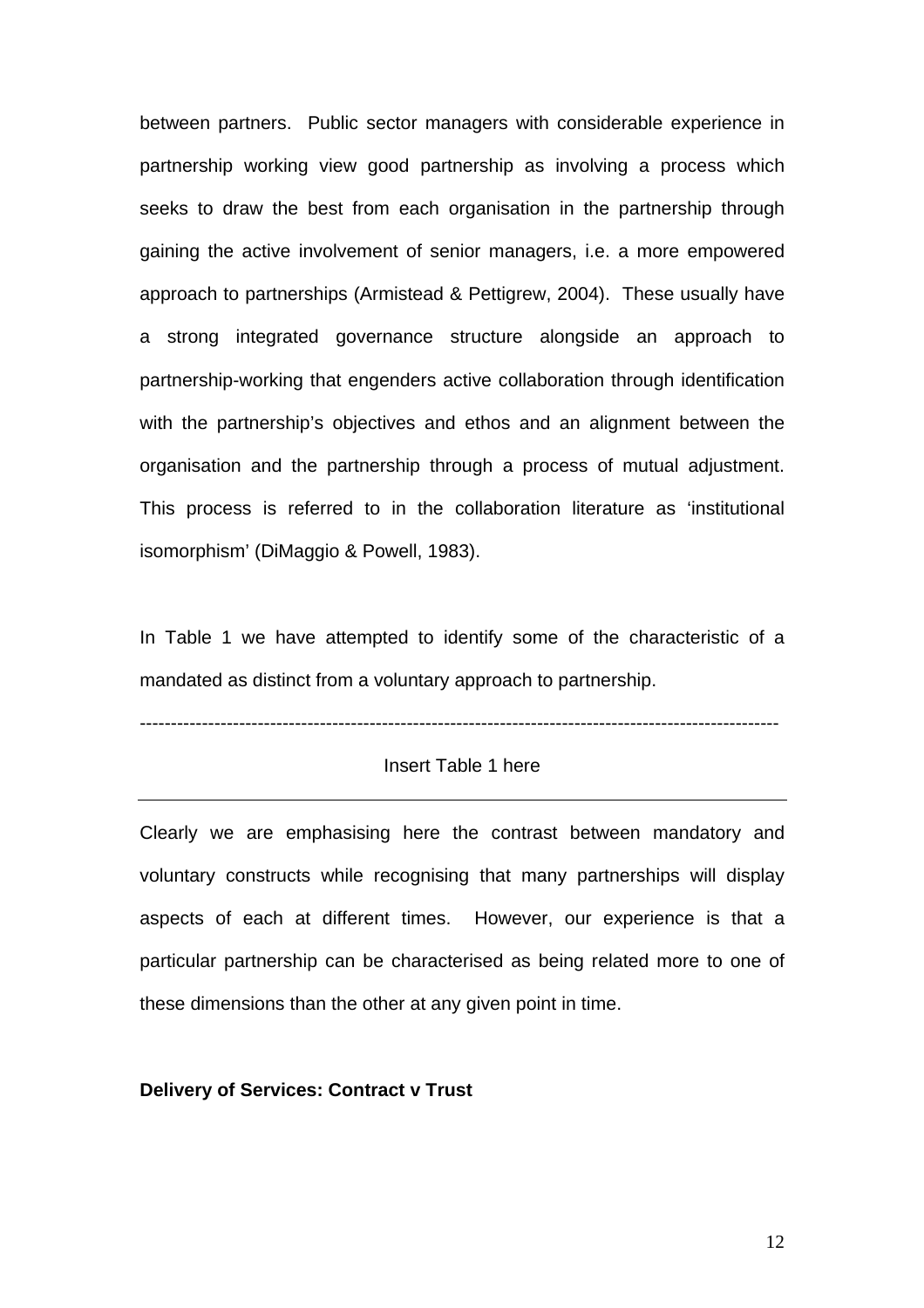Many public services are complex in their delivery and increasingly involve a number of organisations across sectors in order to meet quality standards and targets. We have already seen that partnerships are a common framework for bringing organisations together to develop strategies and/or for deploy services. More often than not one or more of the partners are 'bankers' who will allocate funding for service delivery. A variety of mechanisms are employed to allocate funding which include payment based on formal contracts or against annual approved plans. These are formal arrangements including agreed service level agreements. On their own these arrangements rely on working to the detail of the agreement for their success. They are not good, however, for capitalising on informal arrangements which can generate value through goodwill, good working relations, and allowing creative avenues to be explored. Here success is likely to depend as much on the degree to which there is trust between individuals and hence their organisations.

As a working definition of trust we use: *'Trust is one party's willingness to be vulnerable to another party based on a belief that the other party is, competent, open, concerned and reliable'* (Mishra, 1996). We recognise that the level of trust is influenced by prior experience, a calculated assessment of the other party or intuition (Coulson, 1998). The way individuals behave in situations where they might choose to collaborate or not for their own advantage when there is no contractual relationship has been explored in the context of the prisoner's dilemma by Axelrod (1984). He demonstrated that in the short term the tendency is for people not to behave collaboratively.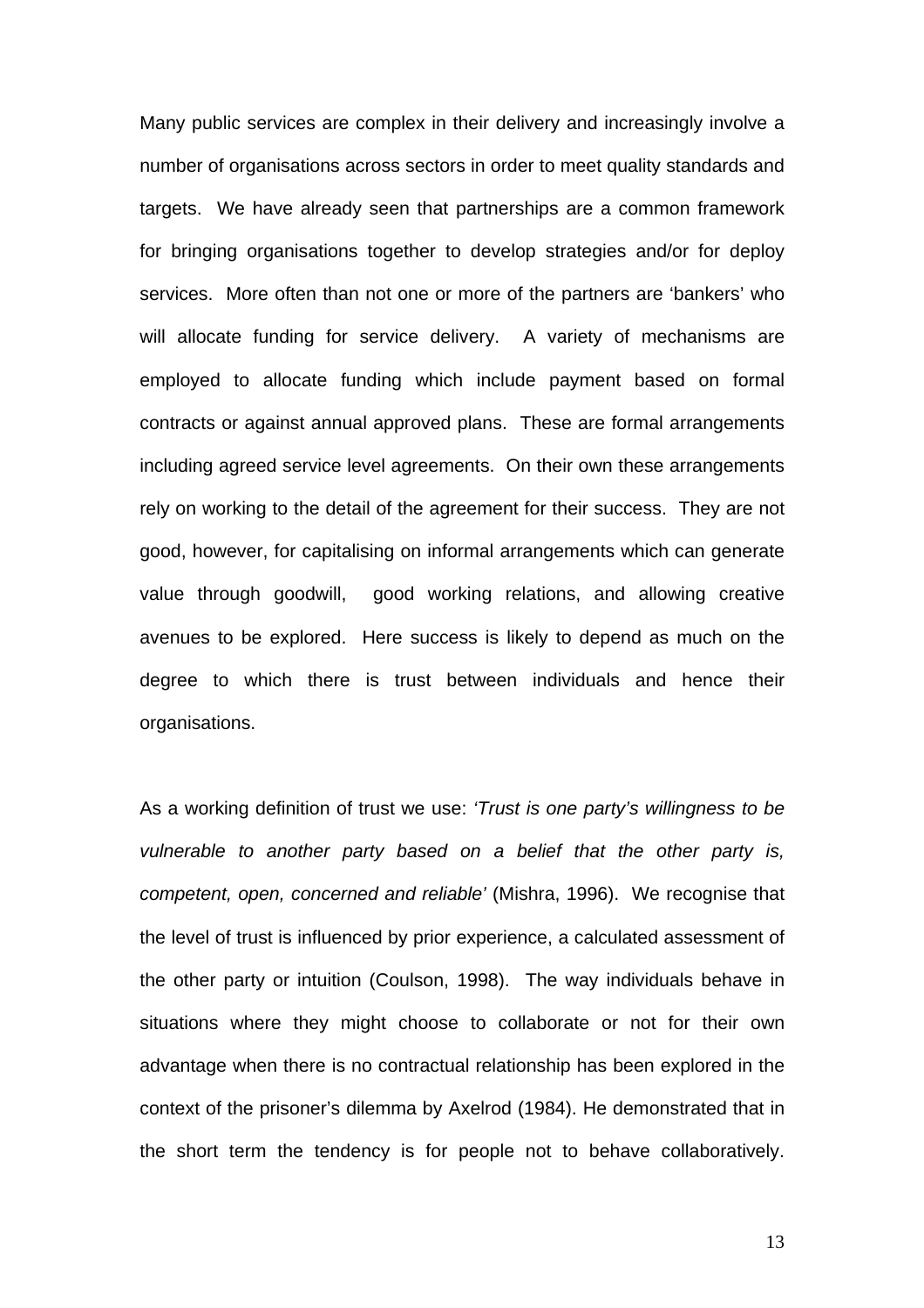However, when a relationship extends over time there is greater potential for mutual gains from collaboration. We can see this effect being influenced by the 'shadow of the future' where each party assesses the risk of defecting from a relationship. Breaking trust will probably bring retaliation from the other party leaving both parties worse off than if they continued collaborating. However, we need to recognise that moving towards collaboration can also be influenced by previous contact between the two parties, i.e. the shadow of the past (Pettigrew, 2003, 2006). In some cases this prior experience can make a trusting collaborative relationship very difficult to achieve in the short term.

In the services literature there is evidence that the level of service performance is influenced by the extent to which relationships between parties involved in service provision are based predominately on contract or trust (Coulson, 1998). Relying on contract accepts the requirement to specify precisely the nature of service provision and the levels of service required by way of service level agreements and to devise effective monitoring systems. Trust relies on service professionals using their knowledge to work collaboratively to develop processes and systems and appropriate process measures to deliver agreed levels of service. Distinctions between these different forms of relationship are shown in Table 2.

### **------------------------------------------------------------------------------------------------------**

## Insert Table 2 about here

**-------------------------------------------------------------------------------------------------------** 

Again we are here emphasising the contrast between the constructs while recognising that many partnerships will display aspects of each in terms of the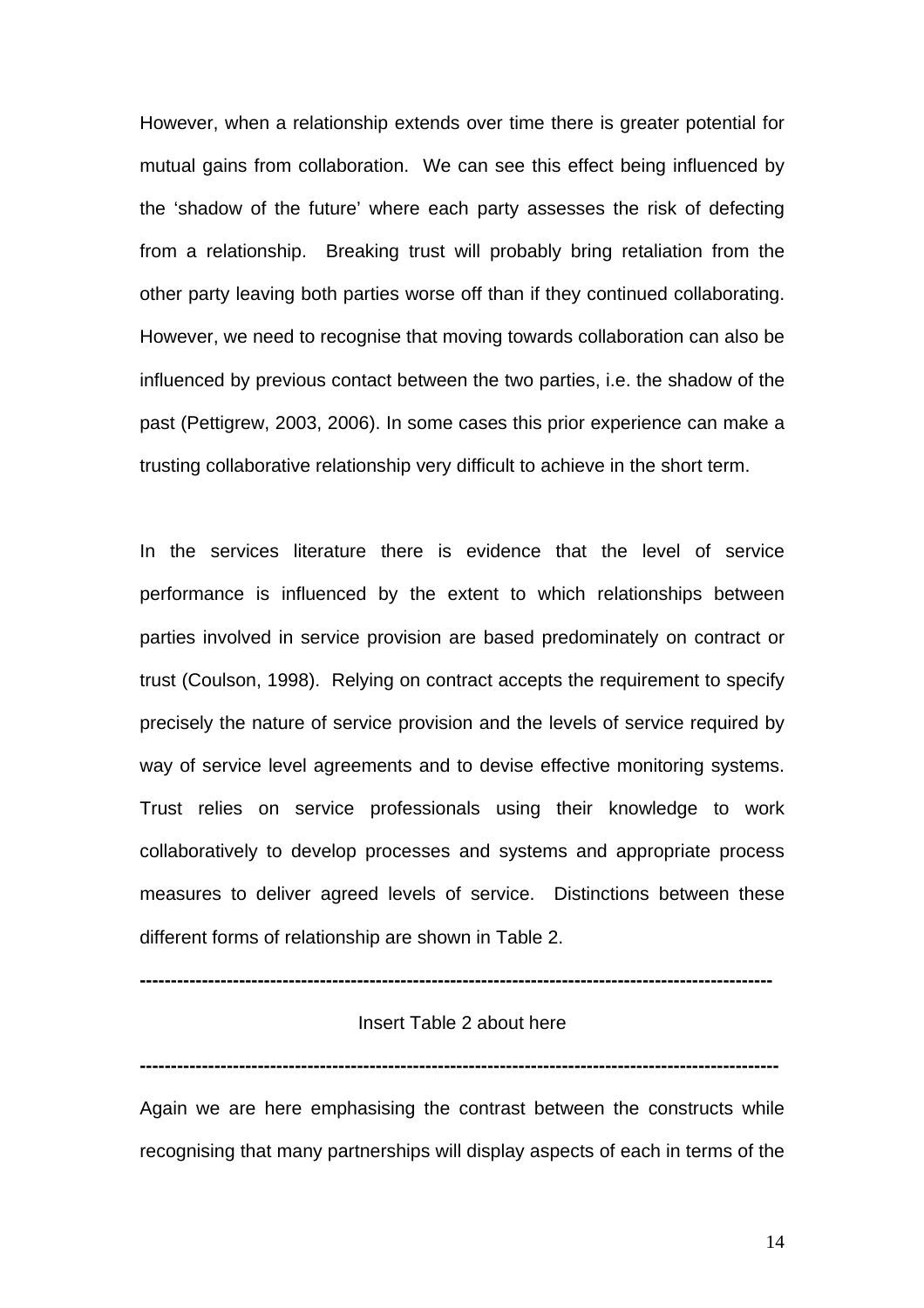nature of the service, culture and precedent, and the way in which individuals and organisations relate. However, our experience is that service provision in partnerships can typically be characterised as being reliant more on contract than trust. This is especially true where partnerships are mandated rather than voluntary and where large sums of (possibly) pooled budgets are being dispersed or expended.

#### **Combining Approaches to Partnership and Service Provision**

Our exploration of approaches to partnership-working and how service provision might be influenced by aspects of contract and trust lead us to consider how the two constructs might be related.

Our starting point was four propositions developed from the preceding sections, namely:

*Proposition 1* – Service provision based on mandatory partnerships is less likely to deliver service quality to satisfy end users

*Proposition 2* – Service provision based on voluntary partnerships is more likely to deliver service quality to satisfy end users

*Proposition 3* – Service provision based on contract is less likely to deliver service quality to satisfy end users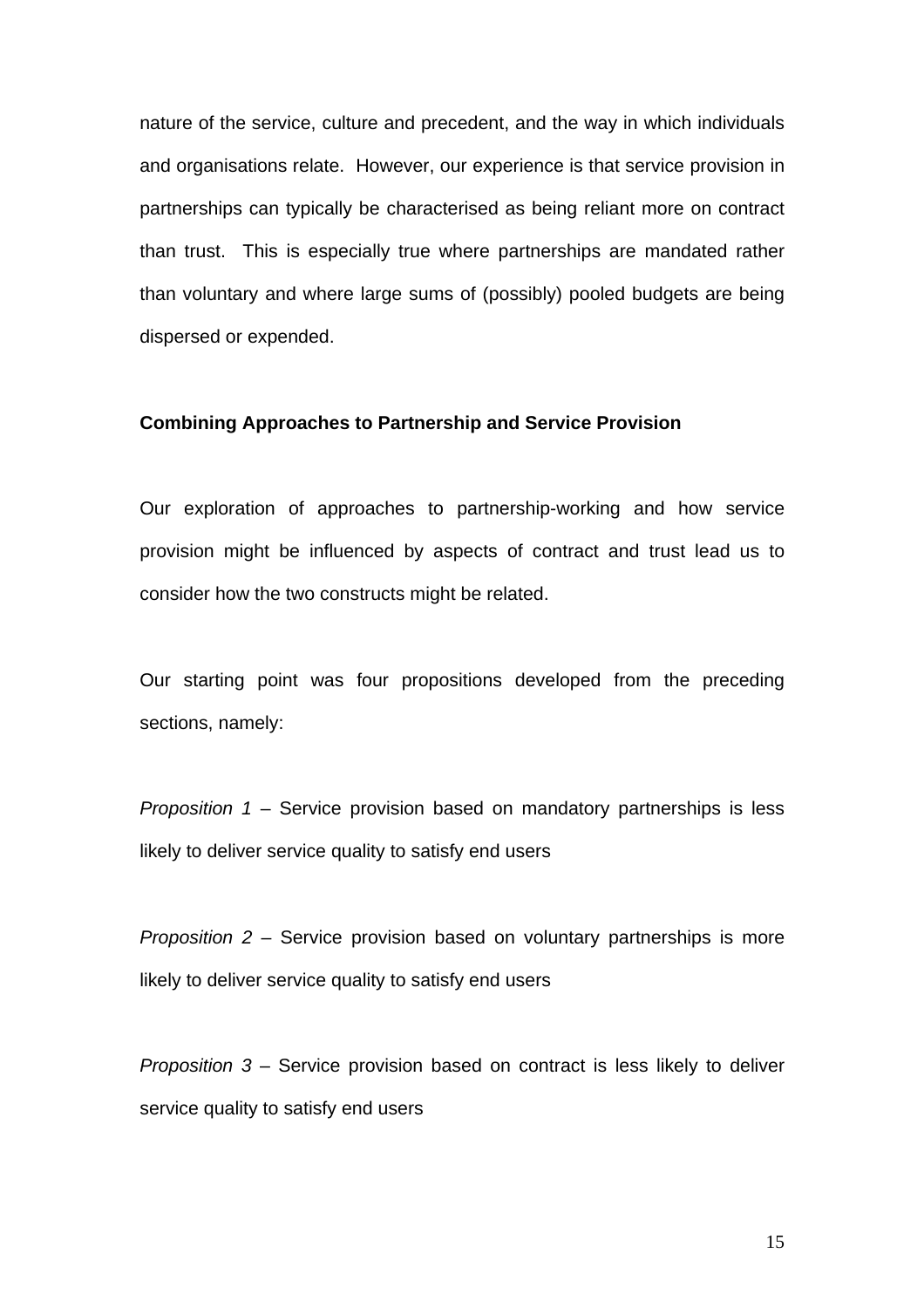*Proposition 4* – Service provision based on trust is more likely to deliver service quality to satisfy end users

We have combined these propositions into a heuristic for service provision by partnerships shown in Figure 1 which relate approaches to partnershipworking and the basis for service provision.

#### -------------------------------------------------------------------------------------------------------

### Insert Figure 1 about here

It seems to us that the three areas in the diagram express the characteristics of the environment of service provision which we have seen in multi-sector partnerships. Our assigned descriptions of each area attempt to capture the environment in which decisions and actions take place. More detailed characterisation of each is contained in Tables 1 and 2.

Our proposition is that the three positions have strengths and weaknesses:

# *(a) Complying,* **where contract takes precedence over trust and is more mandatory than voluntary**

This may be acceptable at one end of the scale, for simple commissioned services which require little direct contact between commissioner and commissioned. However, it may also apply in highly complex, financially or politically risk-laden situations where reliance on trust is deemed insufficient to protect the partners. There may be risks of service failure deriving from the lack of trust between senior managers and staff in the participating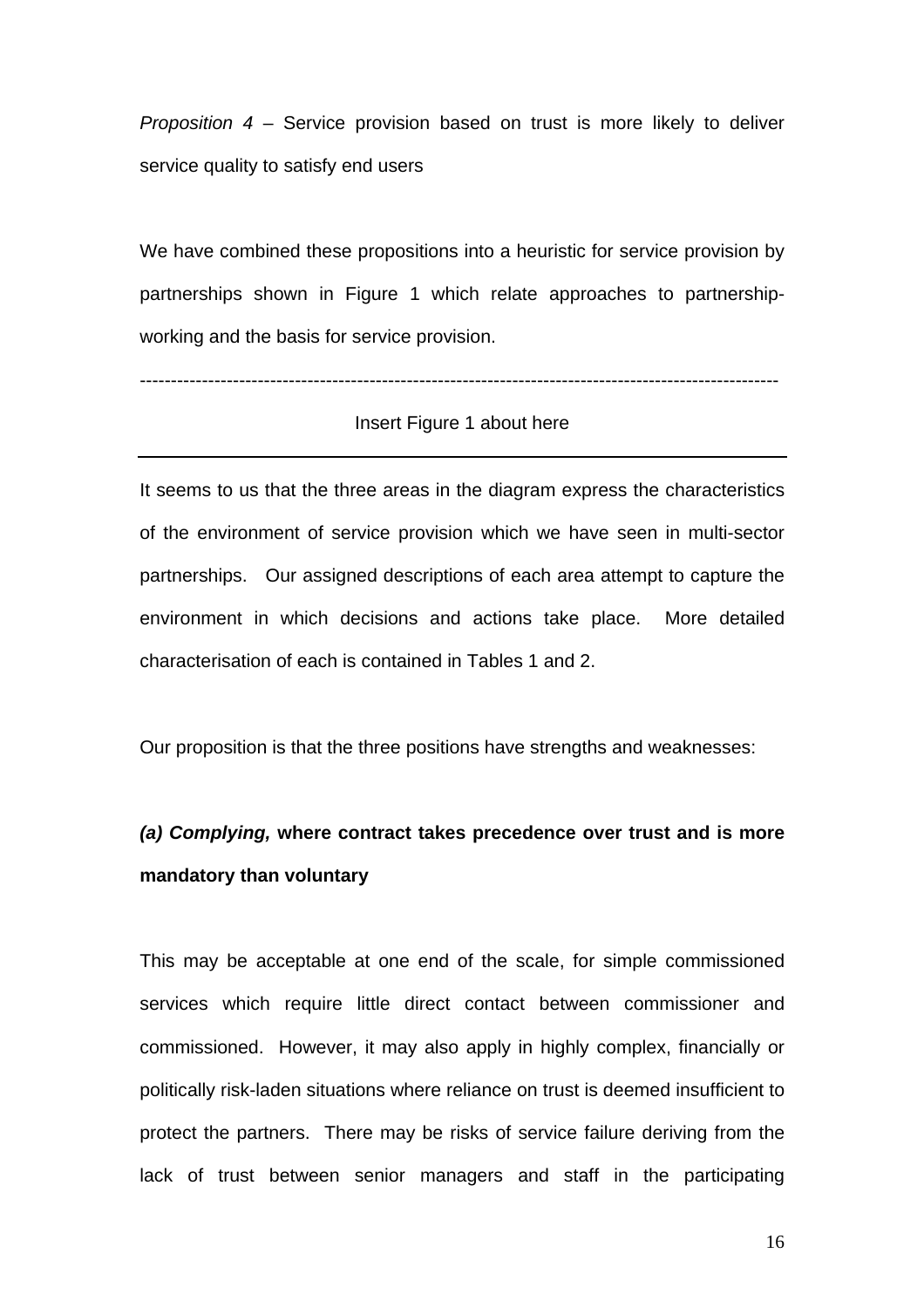organisations, particularly when things go wrong and the parties resort to blaming each another. The end users of the service are often not considered in such situations as the partners' energies are focused on resolving issues between them.

A good example of this kind of arrangement between parties is the Private Finance Initiative (PFI) in the UK, a form of public-private partnership. It is particularly employed for projects that are large, costly and complex, involving significant capital works, on-going maintenance and sometimes facility management (HM Treasury, July 2003). They may not be mandatory as a matter of principle but become so once the partners agree on a PFI solution in the sense of having to conform to the rules for these specific forms of partnership laid down by Government.

The style of partnership in this case is strictly hierarchical and market-driven, with the public sector (usually Central or Local Government or Government agencies) entering into long-term arrangements (typically 20-30 years) with a private sector consortium. The latter may comprise a number of equity investors who raise finance for the project and which then sub-contracts the construction, maintenance and service provision. The public sector then pays annuities to the consortium providing a commercial return on their investment. This form of arrangement has delivered over 600 operational new public facilities in the UK, including hospitals, schools and roads.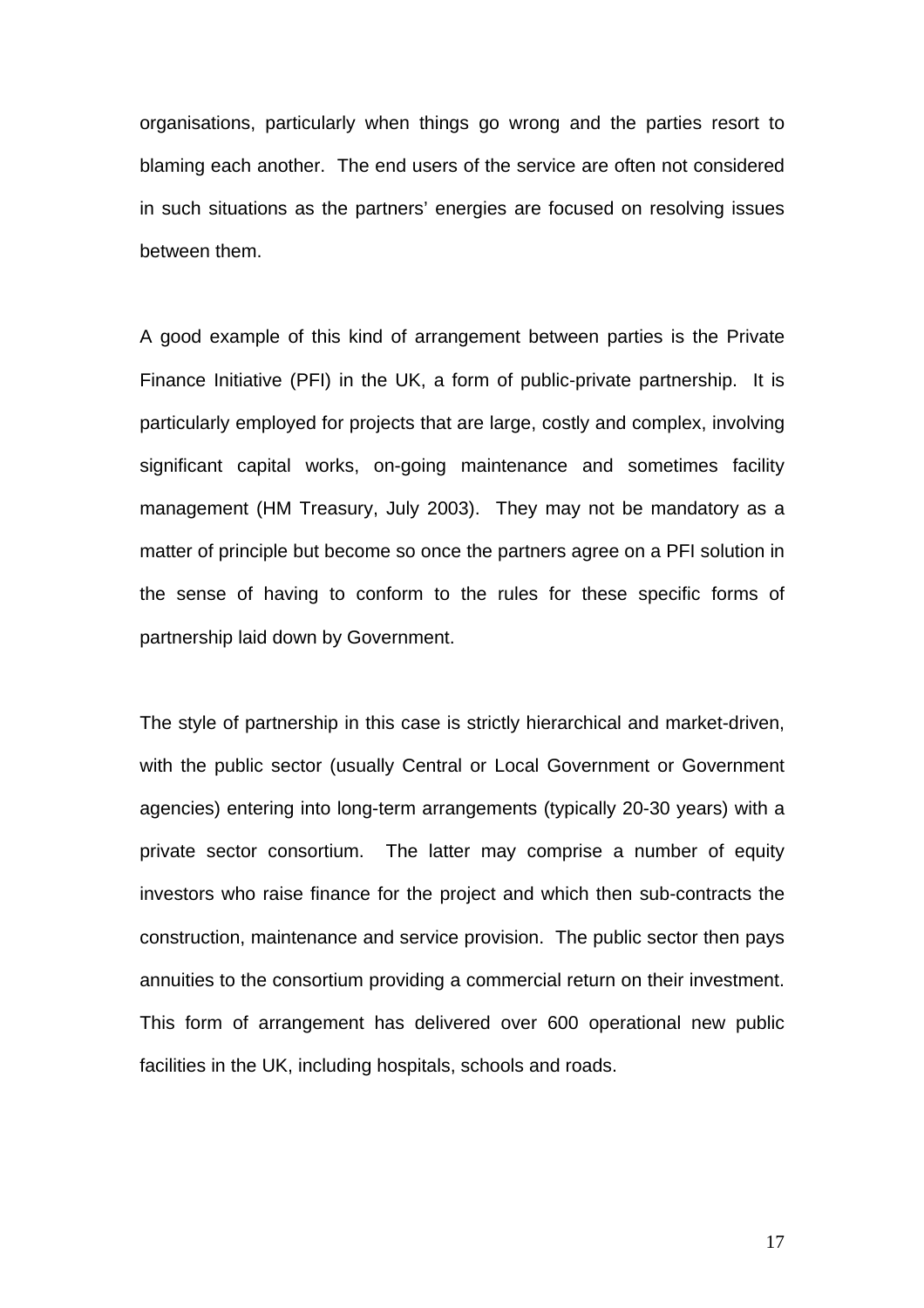The value to the public sector is that it can take full advantage of the private sector's perceived project management, innovation, design and risk management skills, justifying the extra cost of raising money from private sources as opposed to the cost of Government borrowing. This kind of arrangement involves significant transaction costs owing to the reliance on complex, detailed contracts and sub-contracts in which risk is apportioned. The object is to leave little or nothing to trust as the complexity and risk is considerable. Contracts are as water-tight as possible and disputes are resolved with reference to legal obligations. Thus, this type of public-private partnership is not suitable in cases where the transaction costs are a considerable proportion of the value of the project. Hence, they are most often used for expensive multi-million pound capital projects.

# *(b) Constraining,* **where trust and contract** *are* **balanced and which could be mandatory or voluntary or both**

*Constraining* partnerships imply a balance between trust and contract, and those that are voluntary or mandated. There may be creative processes underlain by contractual obligations. These partnerships offer scope for design and development within these broad parameters and may be a staging point in moving towards more compliant or creative forms. They may hold back the development of responsive service quality because the partnership demonstrates only a partial progression from a mandatory approach to one of empowerment. On the other hand they may demonstrate travel in the opposite direction, possibly as a result of a breakdown of trust or service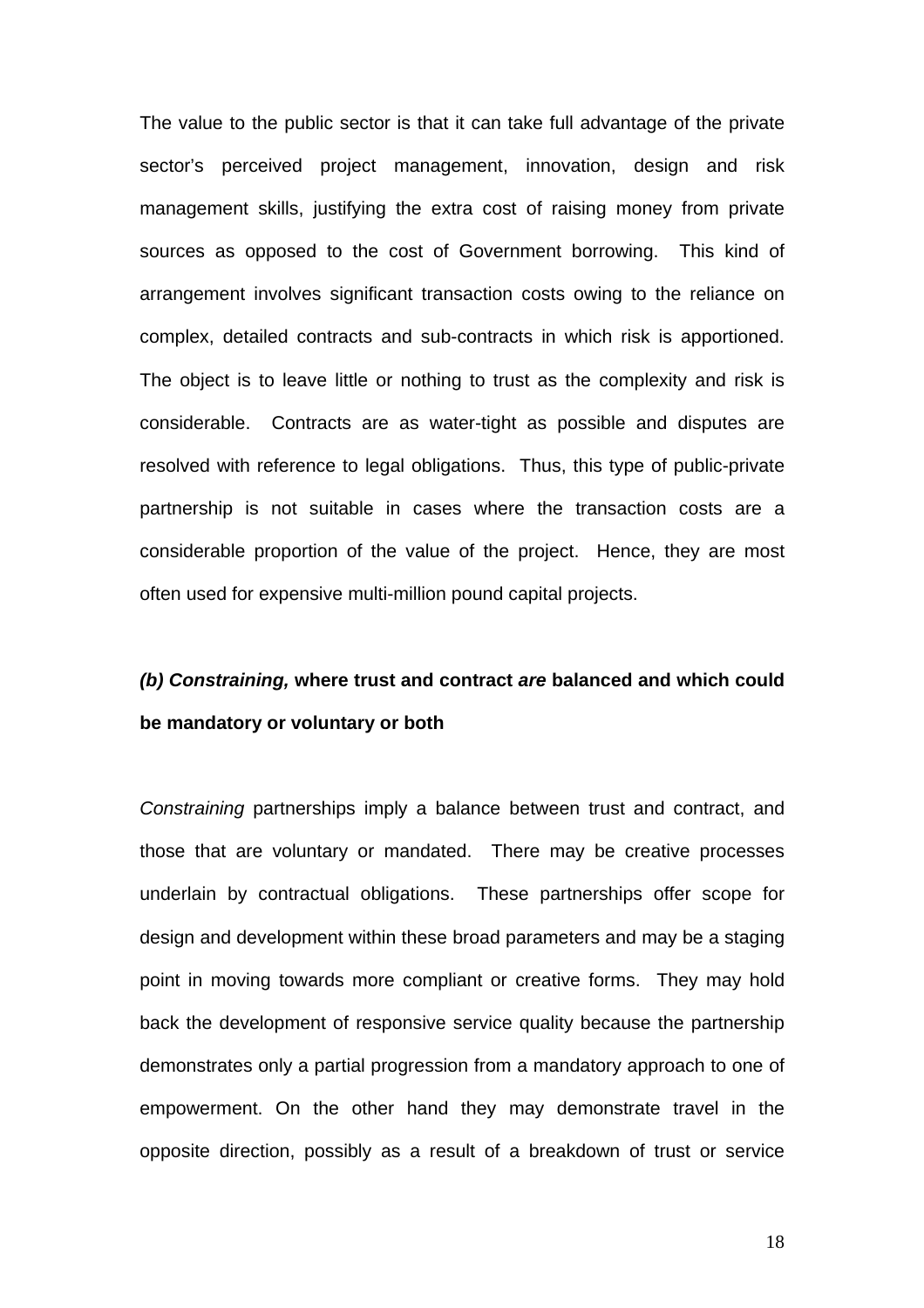failure. Some partners may be more trusting of some than others. Overall service provision may be defined by reliance on contract in at least some areas. Recipients of the service may perceive the service provision as fragmented and not joined-up when several different organisations are involved. On the other hand the partners may enjoy freedom to design services to respond to the specific needs of clients within broadly defined contracted targets.

Good examples of this type of partnership in England are Education Business Link Consortia. There are 47 of these in England and they provide a formal structure for local education business link providers to work together in the planning and delivery of work-related learning in support of the school curriculum. The aim is to give young people practical experience of the world of work and help them to understand how their learning is essential for their entry into the workforce. Consortia provide in addition a single point of contact for local employers who wish to help young people develop their potential through links with business.

Although a voluntary service for many years previously, since September 2004 there has been a statutory requirement that all young people aged 14-16 years should experience work-related learning as part of a broad and balanced curriculum.

Currently consortia are variously constituted, from charitable trusts to private companies, and rely primarily on funding through the Learning and Skills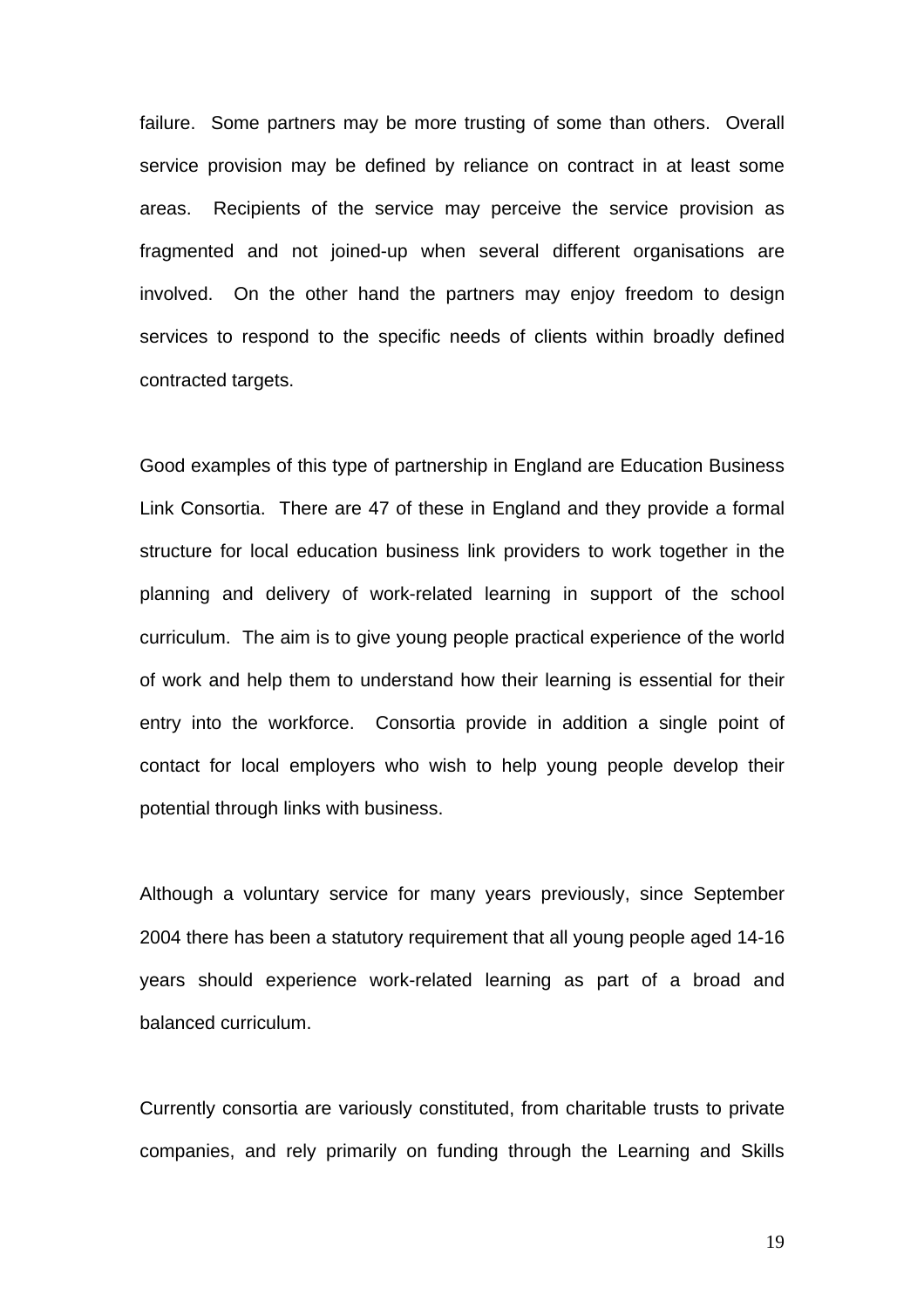Council (LSC), a Government agency responsible for planning and funding post-16 learning in England up to Higher Education level. This funding allows a range of programmes to be undertaken by consortia, including student work experience placements, teacher placements into business and work-related learning opportunities for young people.

Consortia are accountable under contract to the LSC for the activities it funds and related targets, but are generally free to allocate funding within global budget allocations to each consortium member to undertake specific activities. This allows consortia members to be creative and share experience and skills among its members, with the LSC contract only specifying outputs and budgets rather than prescription on methodology. For example, some consortia develop a portfolio of 'products' derived from their members based on the headline requirements of the LSC contract. Schools choose which of these to buy from the consortium and resources are then allocated on a demand-led basis to successful consortium members. Thus consortium members can be both partners and competitors.

This particular example illustrates a form of partnership operating at the creative end of the restraining spectrum, but inevitably the variegated governance structures and processes within consortia may lead to variable performance and there may be pressure from contracting agencies, such as in this case the LSC, to 'standardise' delivery methods and forms of governance. This may improve the consistency of service across the country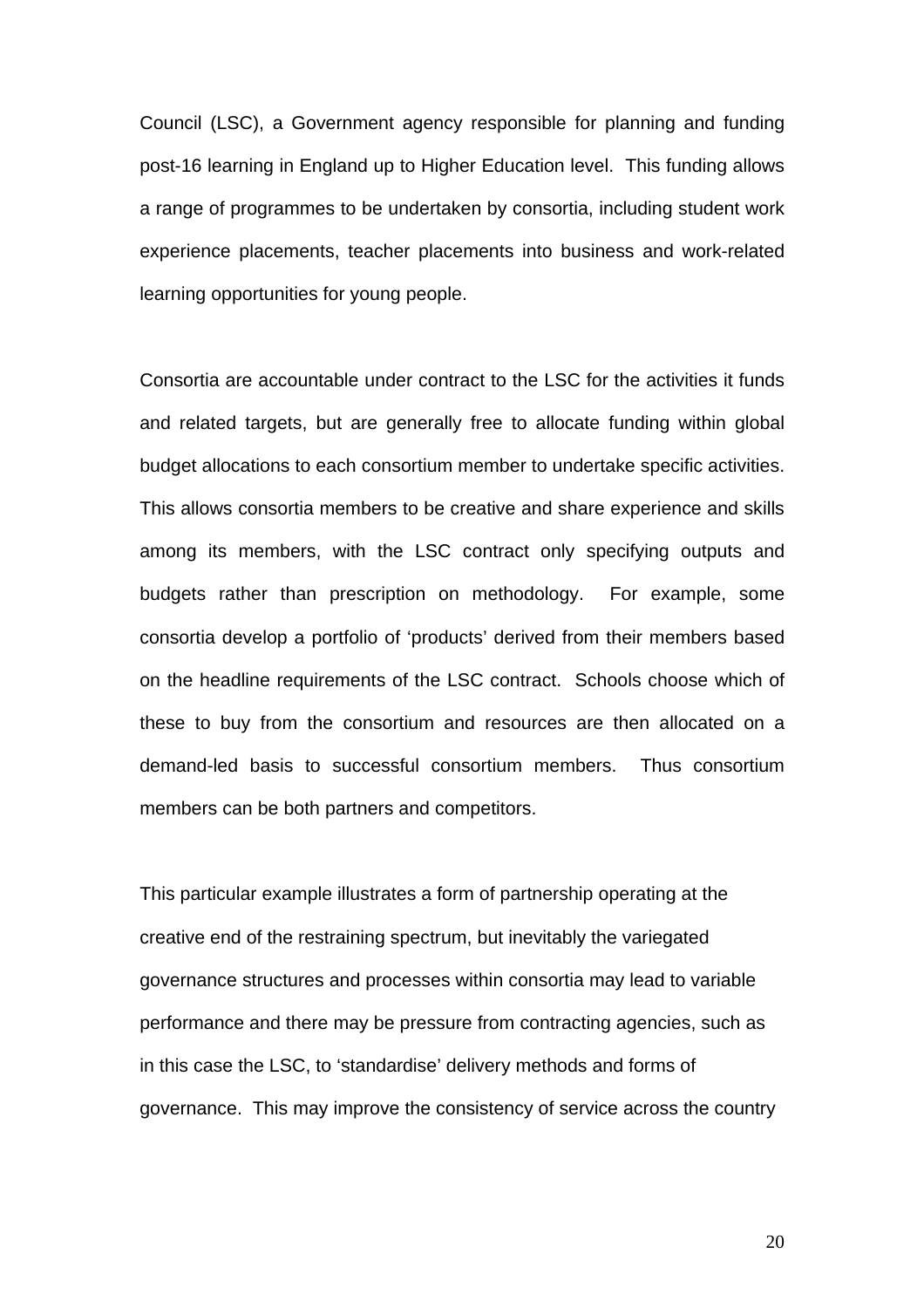and be easier to manage from the funder's viewpoint, but may in so doing lose the flexibility to respond to needs in a particular area.

#### *(c) Creating,* **where trust takes precedence over contract**

*Creating* suggests an active involvement of a range of partners to develop and deliver service provision which is responsive to the needs of beneficiaries. While there may be formal contracts between parties the quality of their working relationship to provide services is based on trust, which allows good collaborative working. Relationships are altogether much more complex and difficult to characterise than in the simple contract situation. There may be close interactions with key individuals working in a network who socially construct meaning from their shared experience as well as in designing and delivering services. Creativity is linked to service provision being highly responsive and sensitive to changing needs and demands. However, there may be a danger of over-optimism especially in terms of constraints on funding, possible breakdown of trust and unforeseen disputes based on service design specification, aspects of delivery, or interprofessional rivalry, misunderstanding, and differing or conflicting forms of response.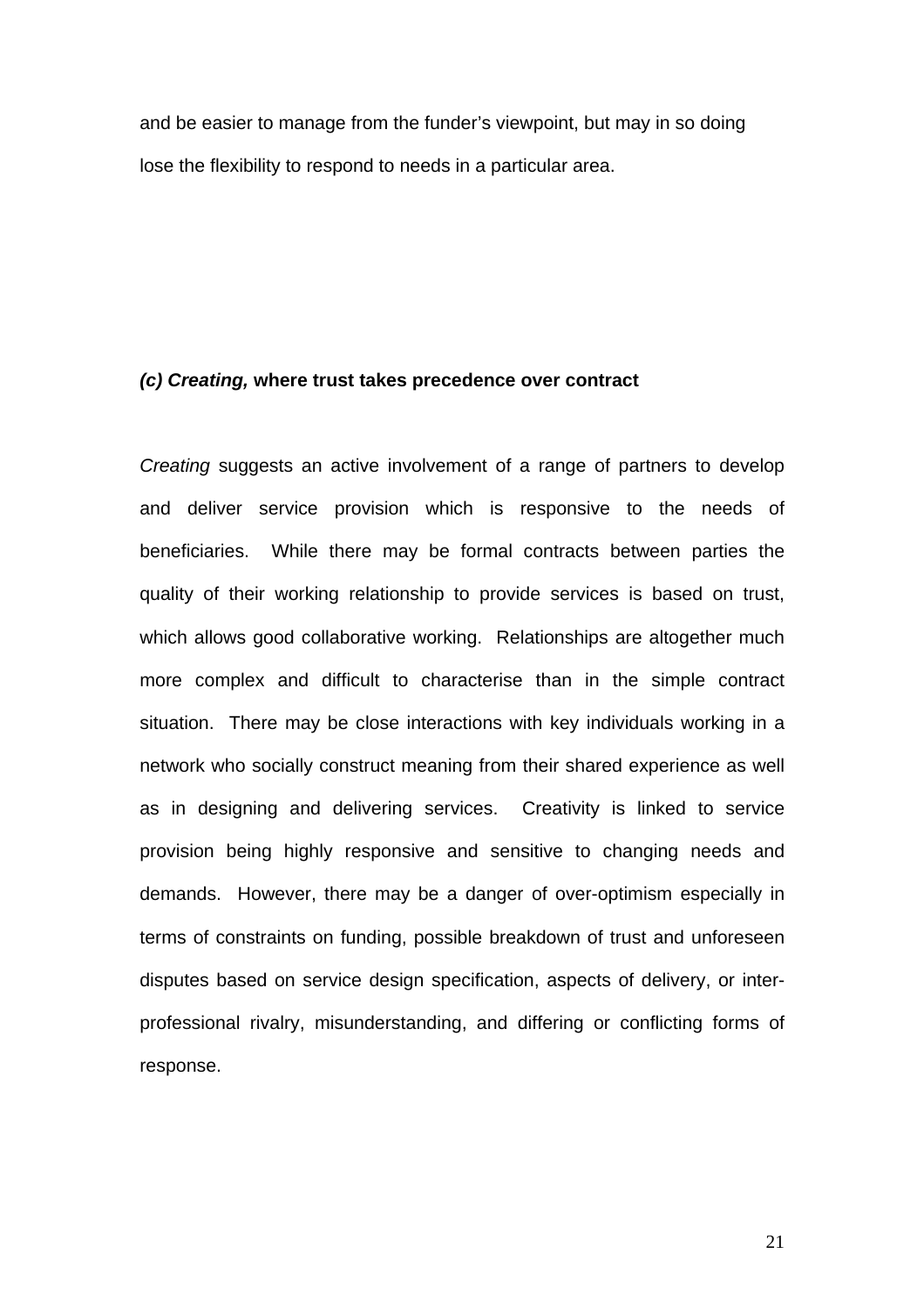A good example of this genre of partnership are mental health partnerships in the UK, which generally involve some form of collaboration between Social Services Departments in local authorities and NHS Mental Health Trusts. It has become increasingly recognized that for adult mental health services a joint and integrated approach to mental health services can deliver a number of benefits to service users, for example by having one gateway to access services through a single community mental health team. They can often be a stepping stone on the pathway towards specialist expanded Mental Health Trusts but stop short of the formal legal and accountability framework that is required under Section 31 of the Health Act, 1999.

The style of these partnerships tends to be underpinned by an overall commitment from partners to improve services through integrated line management in order to avoid parallel, and possibly, conflicting services to this particularly vulnerable client group. There is no contract and delivery is usually flexible and tailored to their needs of service users so that they are unaware of any professional or organisational differences between the service deliverers. Thus, these partnerships are entirely voluntary, although there are often professional cultural obstacles between health and social services personnel to be overcome in order to make services effective.

There are usually shared but distinct organisational budgets, and the form of collaborative arrangement is often encouraged by shared national and local delivery targets where each organisation's achievements can contribute to the other's.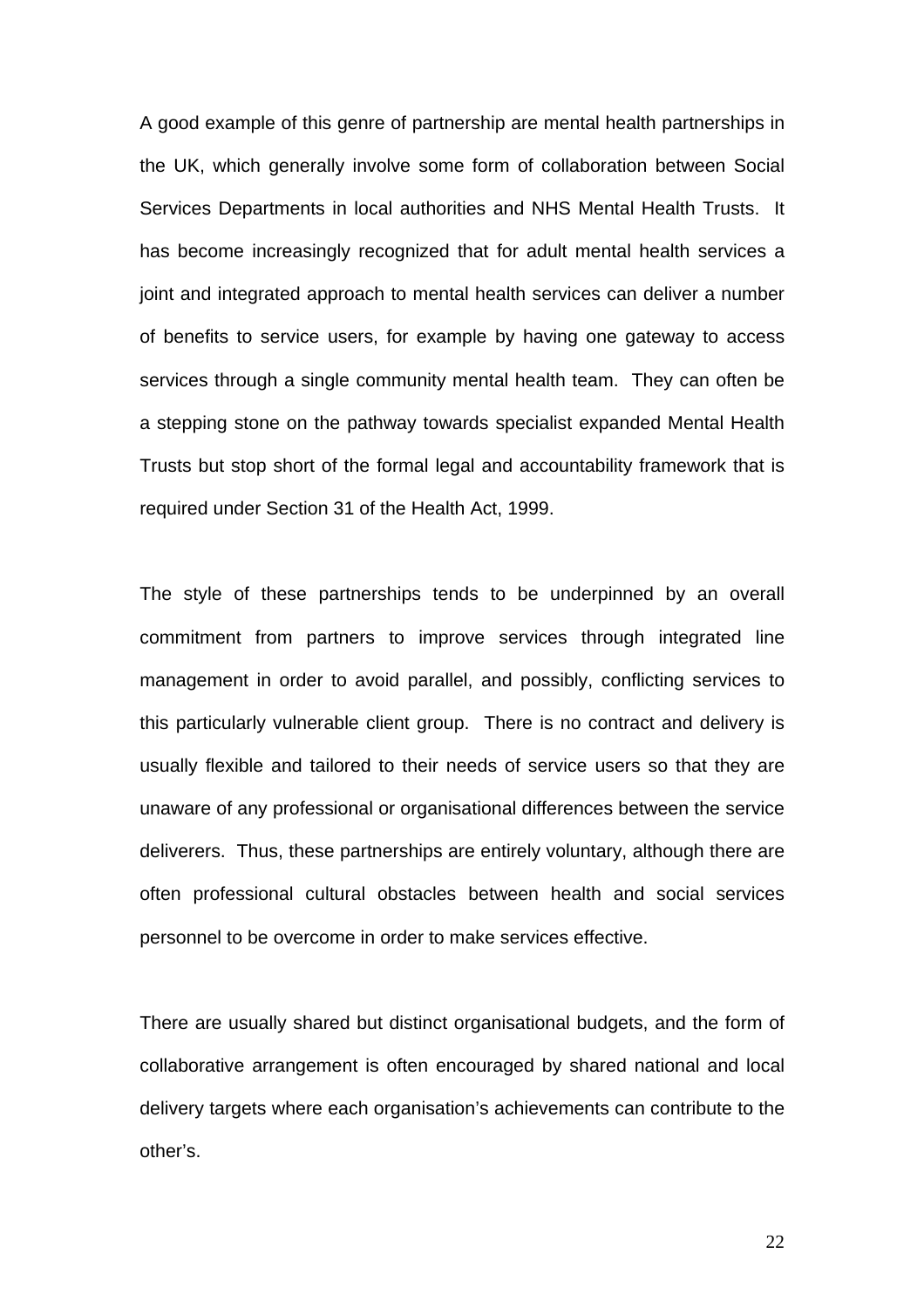Such creative partnerships are generally set within a governance framework that suits local need. This model will typically include:

- A joint Management Board that oversees the operational management of joint health and social care teams
- A joint Strategy and Performance Board with a performance management function
- Integrated locality management arrangements with jointly appointed managers from health and social services.

A benefit of voluntary, creative partnerships of this type is the opportunity for issues to come to the fore and be addressed productively prior to formal legal partnerships. In the case of mental health integrated partnerships the following partnership aspects have emerged as opportunities for learning and reframing prior to entering into formal agreements:

- Leadership
- Human Resources
- Financial Systems
- Information Systems
- Evaluation of efficiency and effectiveness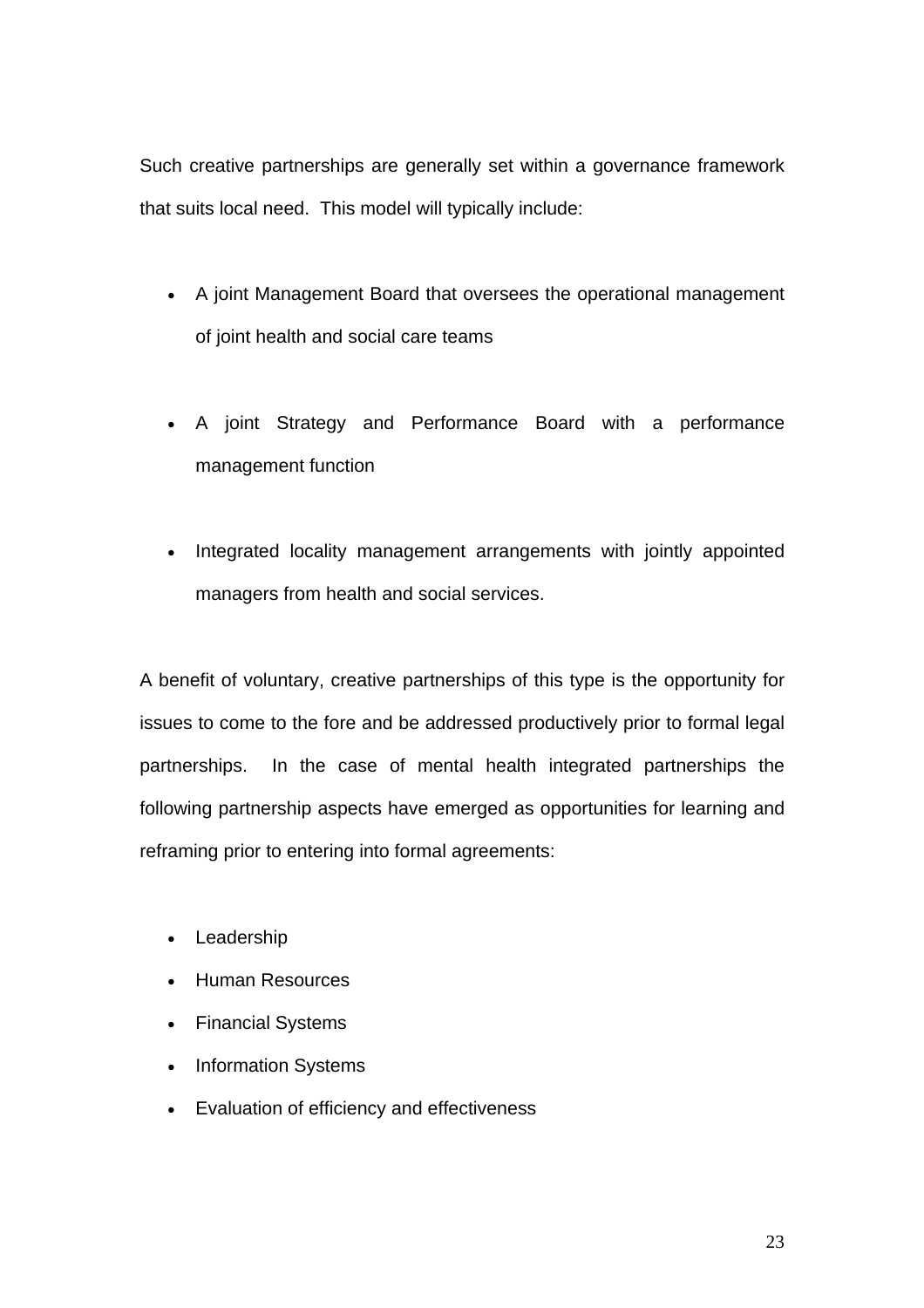## **Conclusion**

We have attempted in this paper to provide a heuristic to help partnership practitioners and service providers understand where their provision fits along the four dimensions of mandated or voluntary partnerships, and whether through trust or contract. We believe this model, whilst a simplification of reality, allows practitioners to map their own partnerships and services and suggest directions of travel. In the current political climate in Britain, where bureaucracy is widely seen as a curse on efficient and effective service provision, efforts to streamline services based on trust more than contract are seen as desirable and necessary. Severe pressure on public service budgets in health, social care, education and regeneration tend to accelerate this process. Whilst we recognise that particular forms of partnership fall naturally into one or more of our theoretical forms (e.g. PFIs), we believe that generally partnerships based on trust rather than mandate are more likely, given time to mature, to deliver the more effective, joined-up services that citizens demand.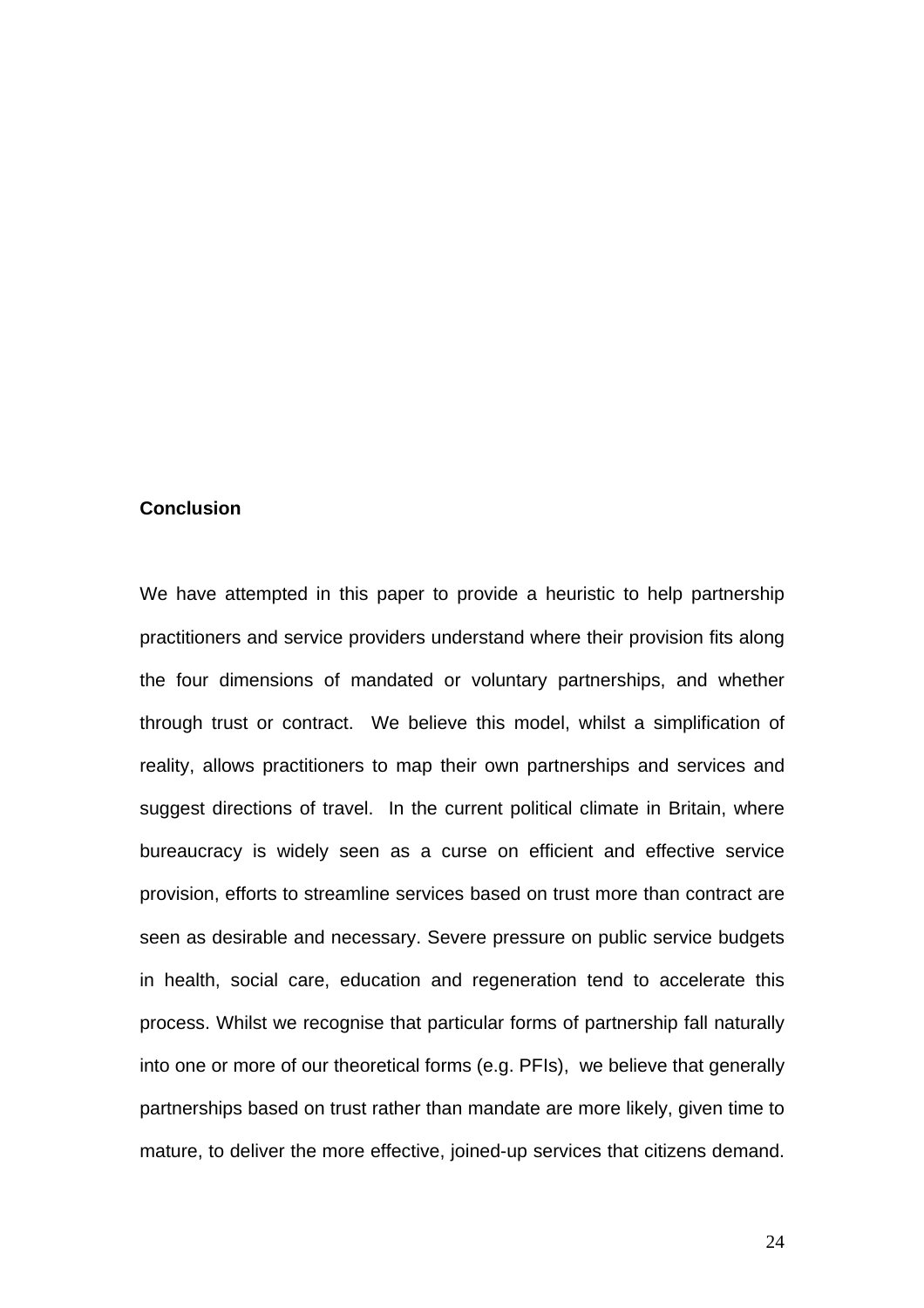We would trust that our model assists policy-makers in making judgements against the direction of travel a particular partnership should take to become more effective

Partnerships and the needs of service users are dynamic and so we believe that our model needs to be seen in this way. Sometimes it may be necessary to choose a particular combination within the locus of the four dimensions to suit prevailing circumstances. It may be necessary, therefore, to institute mandated contracted services over voluntary relationships based on trust within service partnerships. This may be necessary, for example, in the case of a collapse in service delivery where authoritarian intervention is required to avoid hardship. However, our general belief is that wherever possible service partnerships should be striving to build voluntary relationships and build trust over time, as this is the most sustainable way for services to be delivered to suit local needs.

To be successful, however, Government of one form or another has to create a trusting environment that eschews a blame culture when things go wrong (as they will at some time) and instead encourages stability and learning. Thus, politicians should not be tempted to punish those that falter or over-rely on inspection and audit processes to protect themselves from political embarrassment, but do little for the prospect of achieving long term improvement in the effectiveness of service delivery. A more mature understanding of the inherently complex and sometimes chaotic nature of public service delivery by partnerships would, in our view, help considerably in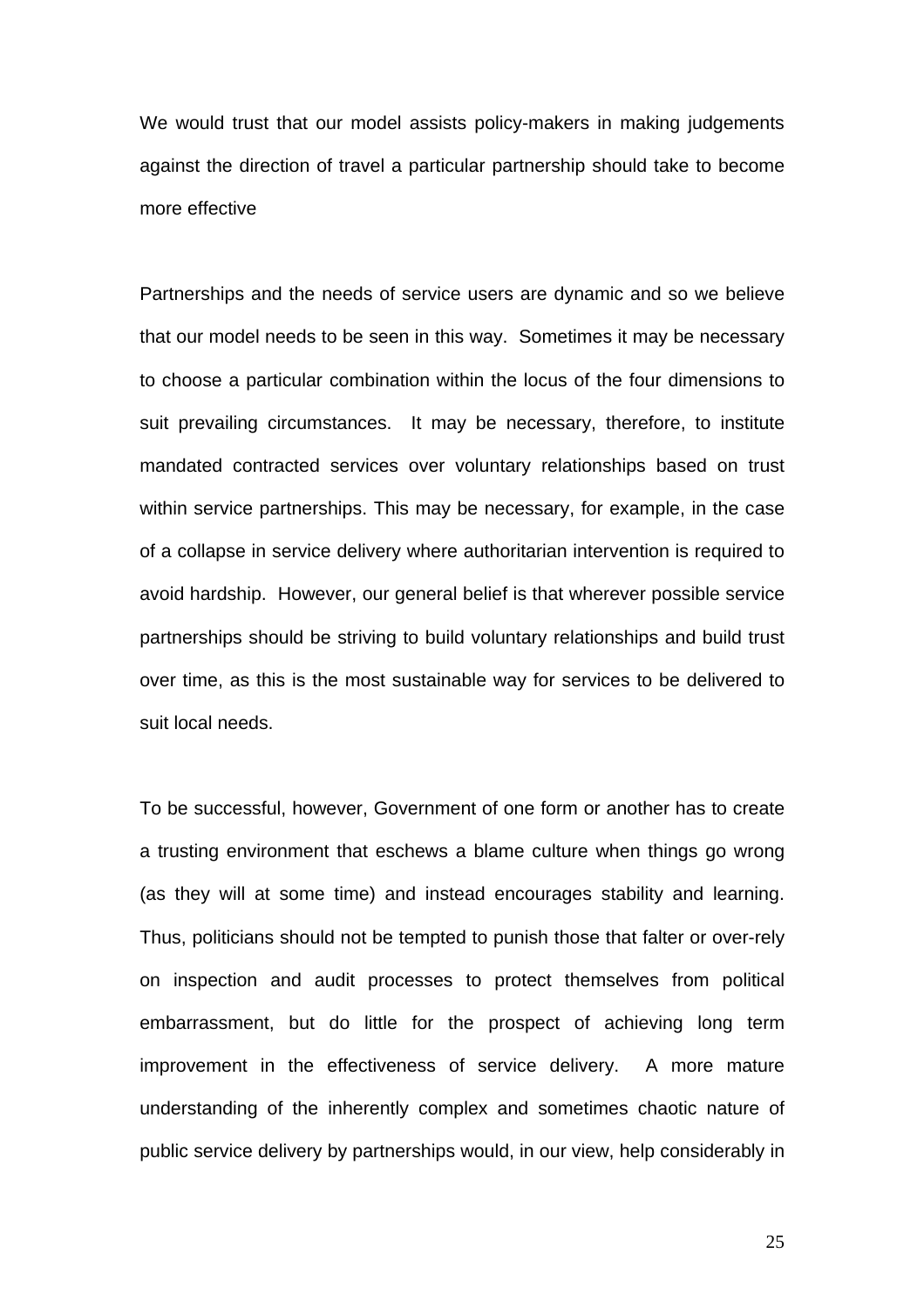supporting and sustaining effective delivery. We hope that the ideas presented in this paper will assist in this understanding.

### **Acknowledgements**

The authors acknowledge the support of all the managers who have participated in the study, the Bournemouth, Dorset and Poole Learning and Skills Council for funding the work and other colleagues in Bournemouth University Business School who have contributed to the programme.

### **References**

Armistead, C. & Pettigrew, P. (2004) Effective partnerships: Building a sub-regional network of reflective practitioners. *International Journal of Public Sector Management*  17*,* 571-585.

Axelrod, R. (1984) *The evolution of co-operation*, New York: Basic Books.

Bouckaert, G. & Peters, B. G. (2002), Performance Measurement and Management: The Achilles Heel in Administrative Modernization, *Public Performance and Management Review*, 25(4), June , 359-362.

Boyne, G., Day, P. & Walker R. (2002) The evaluation of public sector inspection: a theoretical framework, *Urban Studies*, 39(7), 1197-1212.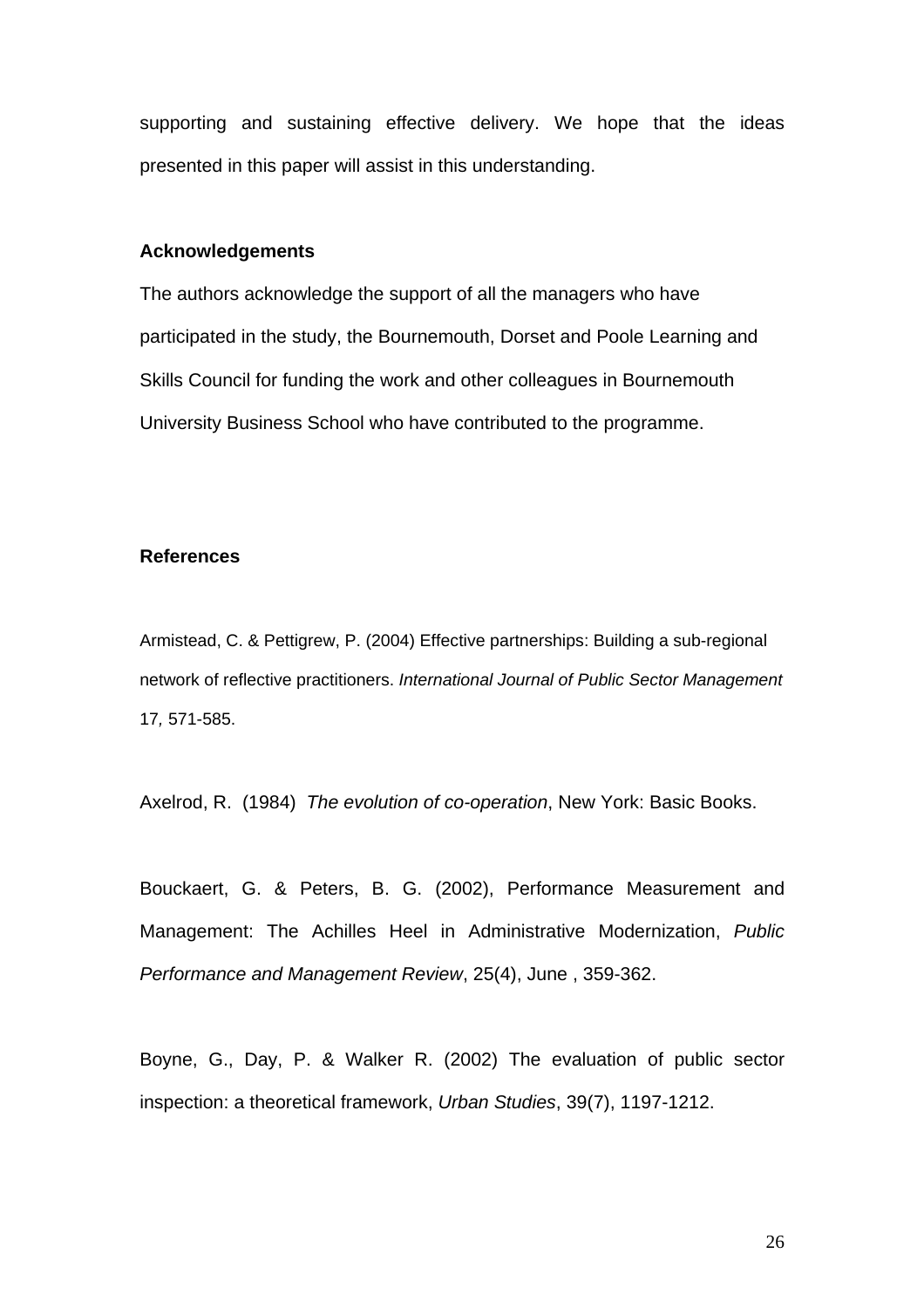Cabinet Office (2004) *Customer Satisfaction with Key Public Services*, Prime Minister's Office of Public Services Reform, www.cabinetoffice.gov.uk/opsr.

Child, J. & Faulkner, D. (1998) *Strategies of cooperation: Managing alliances, networks and joint ventures*, Oxford: Oxford University Press.

Clarke, M. & Stewart, J. (1997) *Partnership and the management of cooperation*, Birmingham: University of Birmingham.

Coulson, A. (1998) Trust and contract in public sector management, in Coulson, A. (ed) *Trust and Contracts*, The Policy Press, Bristol, 9-34.

Dent, S. (1999) *Partnering intelligence: Creating value for your business by building strong alliances*, Davies Black Publishing, Paulo Alto, Ca.

DiMaggio, P. J. & Powell, W. W. (1983) The iron cage revisited: Institutional isomorphism and collective rationality in organizational fields. *American Sociological Review* 48, 147-160.

Economist, 2/19/2005, 374( 8414), 15,

Genefke, J. & MacDonald, F. (Eds.) (2001) *Effective collaboration: Managing the obstacles to success*, Palgrave, .Basingstoke.

Gray, B. & Wood, D. J. (1991) Collaborative alliances: Moving from practice to theory. *Journal of Applied Behavioral Science* 27**,** 3-22.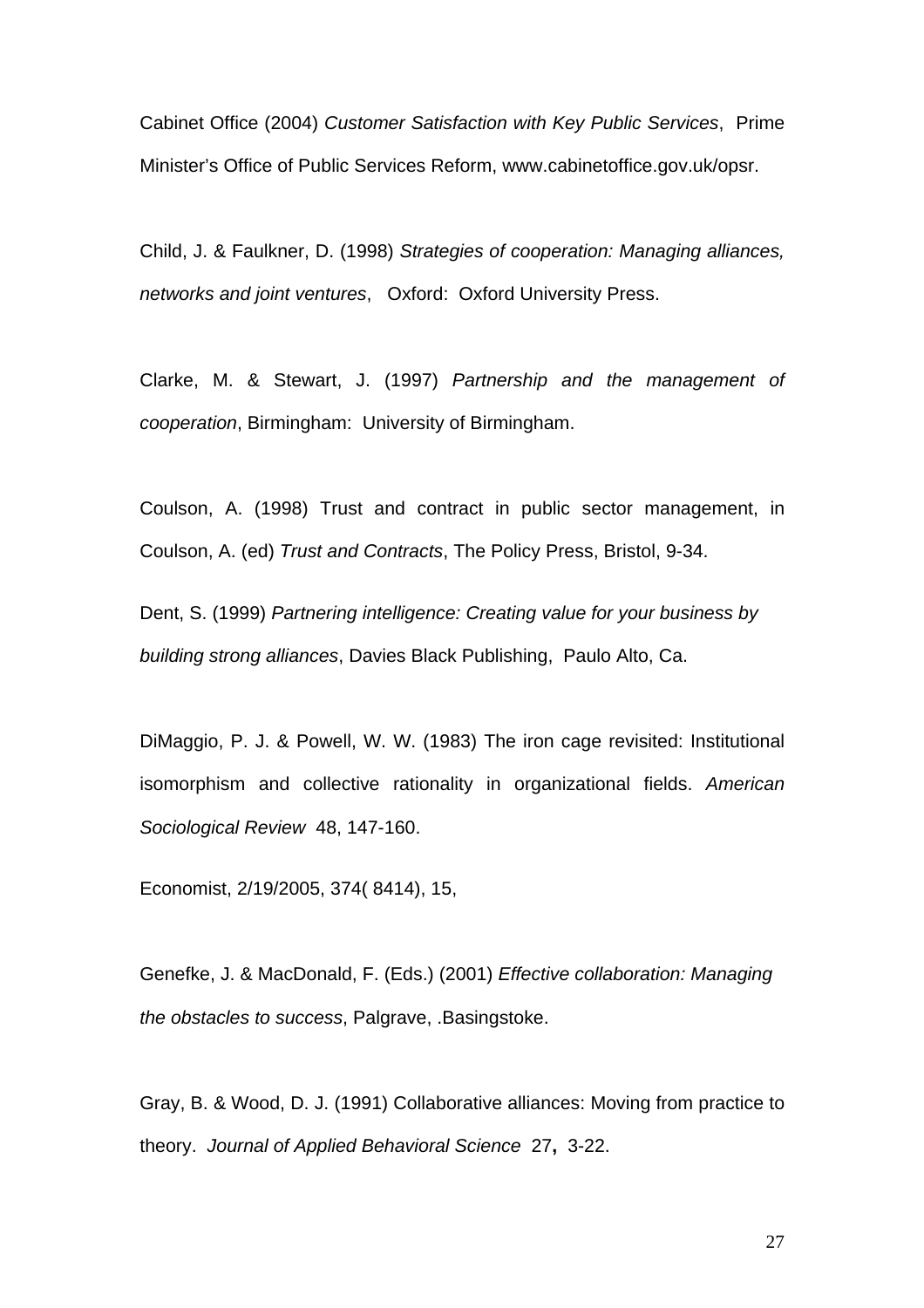Gremler D., Bitner, M. J. & Evans, K. R. (1994) The internal service encounter, *International Journal of Service Industries Management*, 5(2), 34- 56.

Gronroos, C. (1984) A service quality model and its marketing implications, European Journal of Marketing, 18 (4), 36-44.

Hall, S., Rogers, S., Skelcher, C., Spencer, K., Smith, M. & Sullivan, H. (Eds.) (2002) *We can work it out: In depth research into development and policy issues for Local Strategic Partnerships*, LGA Publications, London.

Hastings, A. (1996) Unravelling the process of partnership in urban regeneration policy. *Urban Studies* **33**, 253-268.

Himmelman, A. (1996) On the theory and practice of transformational collaboration: from social service to social justice. In Huxham, C. (Ed.), *Creating collaborative advantage*, ( pp19-43), London: Sage.

H.M. Treasury (2000) *Public private partnerships: The Government's approach*, HM Treasury, London.

H.M. Treasury (2003) *PFI: Meeting the investment challenge*, July.

Hutchinson, J. & Campbell, M. (1998) *Working in partnership: Lessons from the literature*. Research Report RR63, Norwich, UK: Department for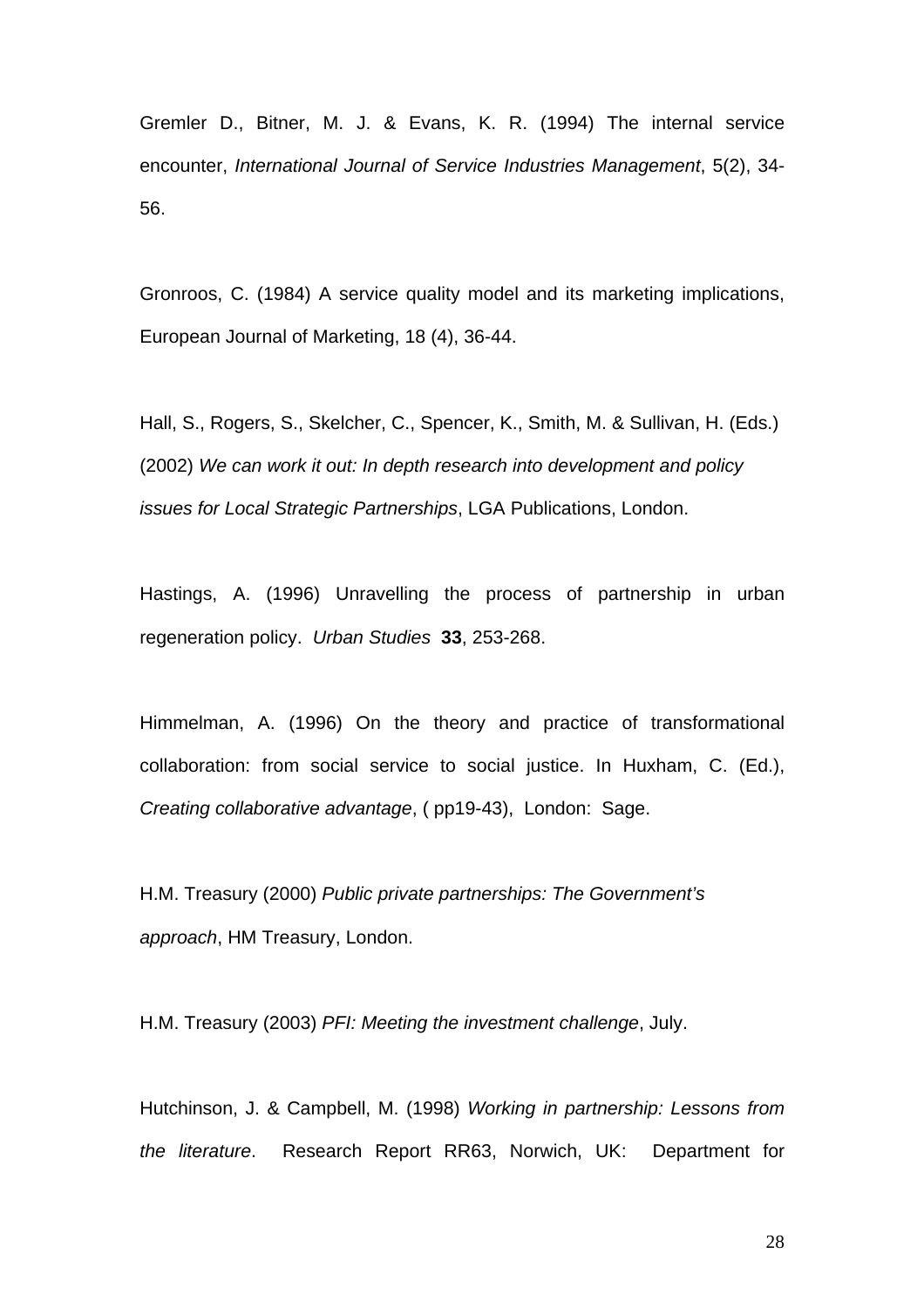#### Education and Employment.

Huxham, C. (1996) Collaboration and collaborative advantage. In Huxham, C. (Ed.), *Creating collaborative advantage,* (pp.1-18), London: Sage.

Huxham, C. & Vangen, S. (2001) What makes practitioners tick? Understanding collaboration practice and practising collaboration understanding. In Genefke, J. and McDonald, F. (Eds.,) *Effective collaboration: Managing obstacles to success*, (pp1-16), Basingstoke: Palgrave.

Huxham, C. & Vangen, S. (2005) *Managing to collaborate: The theory and practice of collaborative advantage*, Abingdon, Oxon: Routledge.

Jas, P. & Skelcher, C, 2005, Performance Decline and the Turnabout in Public Organisations; A Theoretical and Empirical Analysis, *British Journal of Management*, 11, 195-210

Jessop, R. (2000) Governance Failure. In Stoker, G. (Ed.), *The new politics of British local governance*, Basingstoke: Macmillan.

Johnson, R. (1995) The determinants of service quality: satisfiers and dissatisfiers, *International Journal of Service Industries Management*, 6(5), 53-71.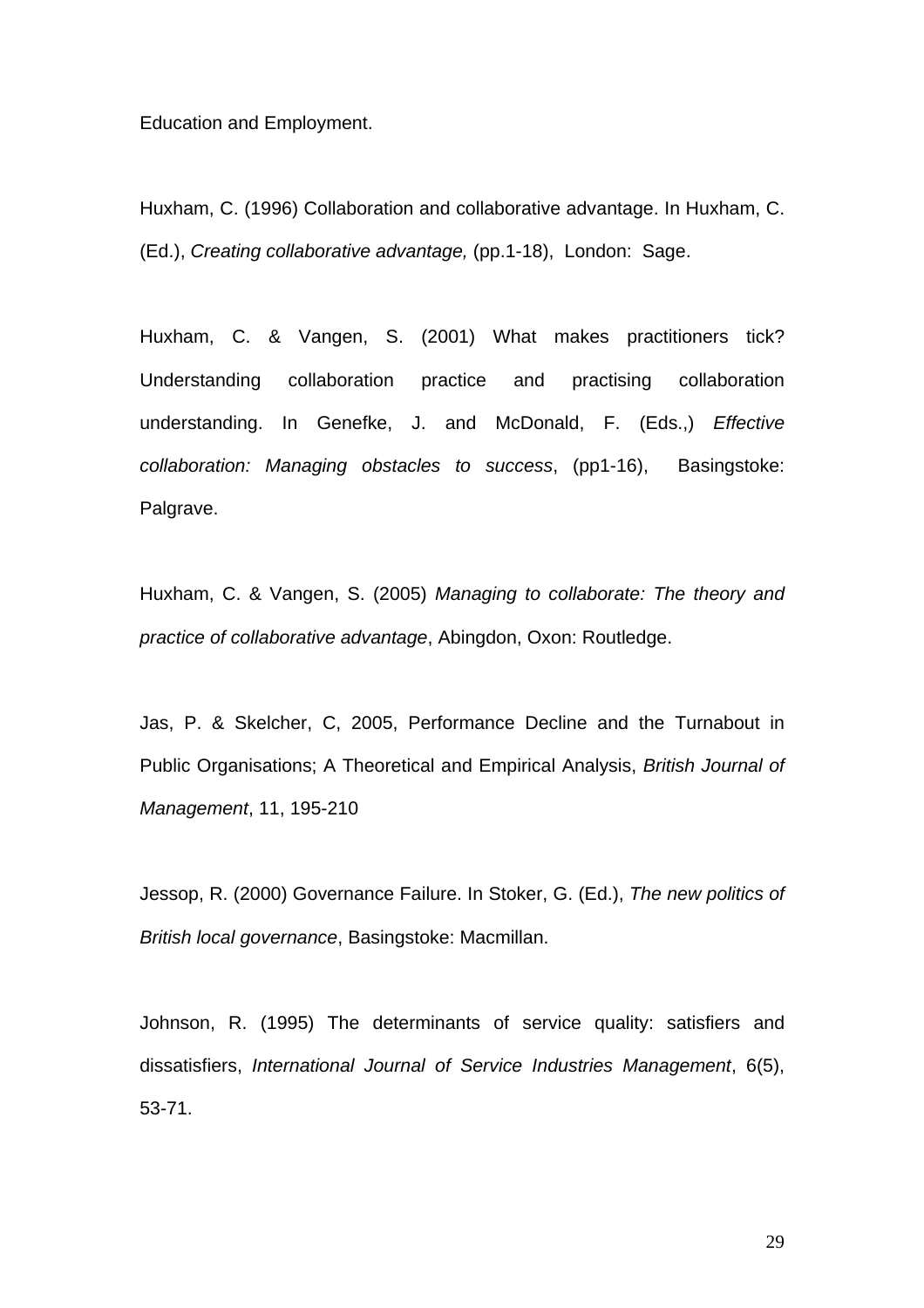Madell, T. (2005) From the Citizen's Charter to Public Service Guarantees – the Swedish Model, *European Public Law*, 11,( 2), 261-282.

Mariotti, J. L. (1996) *The power of partnerships: The next step*, Oxford: Basil Blackwell.

Mishra, A. (1996) Organisational responses to crisis: the centrality of trust, in Kramer, R M & Tyler T R (eds) *Trust in Organisations: frontiers of theory and research*, (pp 261-87), London, Sage

Morris, D. & Haigh, B. (1996) The Citizen's Charter and Quality Management: Harmony or Discord, in Chandler, J. (Ed.), *The Citizen's Charter*, (pp 67-84)

Nissan, L. G. & Burlingame, D. F. (2003) *Collaboration among institutions: Strategies for nonprofit management education programmes*. Indianapolis, IN: The Centre on Philanthropy.

Office of the Deputy Prime Minister (2001) *Our towns and cities: The future*, Department of Transport and the Regions, London,

[www.regeneration.detr.gov.uk](http://www.regeneration.detr.gov.uk/)

Parasuraman, A., Ziethmal, V. and Berry, L. L. (1985) A conceptual model of service quality and implications for future research, *Journal of Marketing*, (49), Fall, 41-50.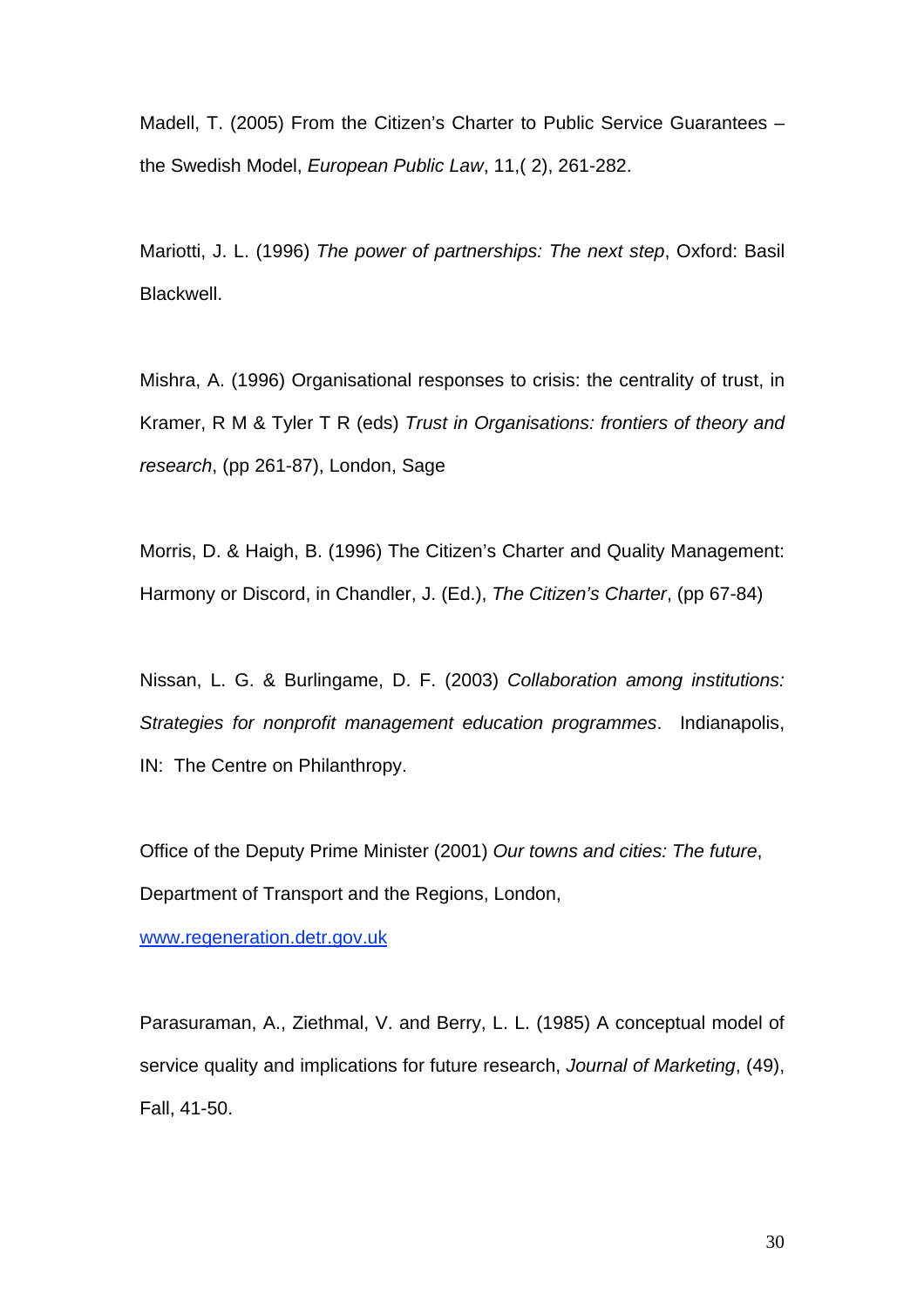Pettigrew, P. J. (2003) Power, conflicts and resolutions: A change agent's perspective on conducting action research within a multi-organizational partnership. *Systemic Practice and Action Research* 16, 375-391.

Pettigrew, P. J. (2006) *Transformation and power in a multi-organizational partnership: A case study*, Doctoral thesis, Bournemouth University.

Smith, M. (1999) *Evaluating community involvement: Tools and techniques for multi-sector partnerships*, Occasional Paper 24, School of Public Policy, Birmingham University.

Stewart, J. & Walsh, K. (1989) The search for quality, Luton: Local Government Management Board, cited in Stuart, M. (2002) *Collaborating for change? Managing widening participation in Further and Higher Education*, Leicester: NIACE.

Stewart, M. (ed) (2002) *Collaboration and co-ordination in area-based initiatives.* NRU Research Report No. 1, London: Neighbourhood Renewal Unit.

Stuart, M. (2002) *Collaborating for change? Managing widening participation in Further and Higher Education*, Leicester: NIACE.

Sullivan, H. & Skelcher, C. (2002) *Working across boundaries: Collaboration in public services*, London: Sage.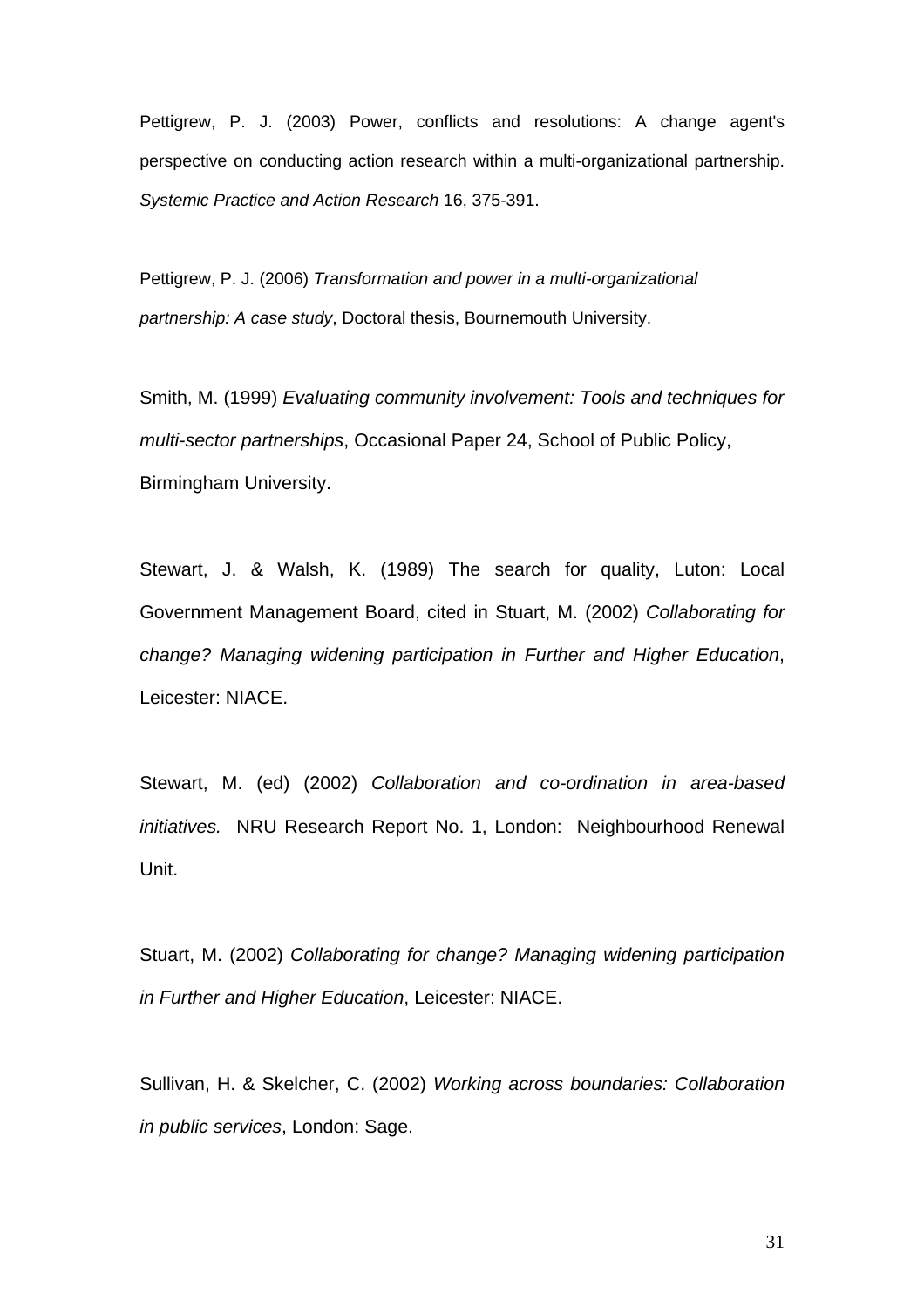van Thiel, S., & Leeuw, F. L. (2002) The Performance Paradox, Public Performance and Management Review, 25(3), 267-281.

Wilson, A. & Charlton, K. (1997), *Making partnerships work: A practical guide for the public, private, voluntary and community sectors*, Joseph Rowntree Foundation, York.

Wood, D. J. & Gray, B. (1991) Toward a comprehensive theory of collaboration. *Journal of Applied Behavioral Science* **27**, 139-162.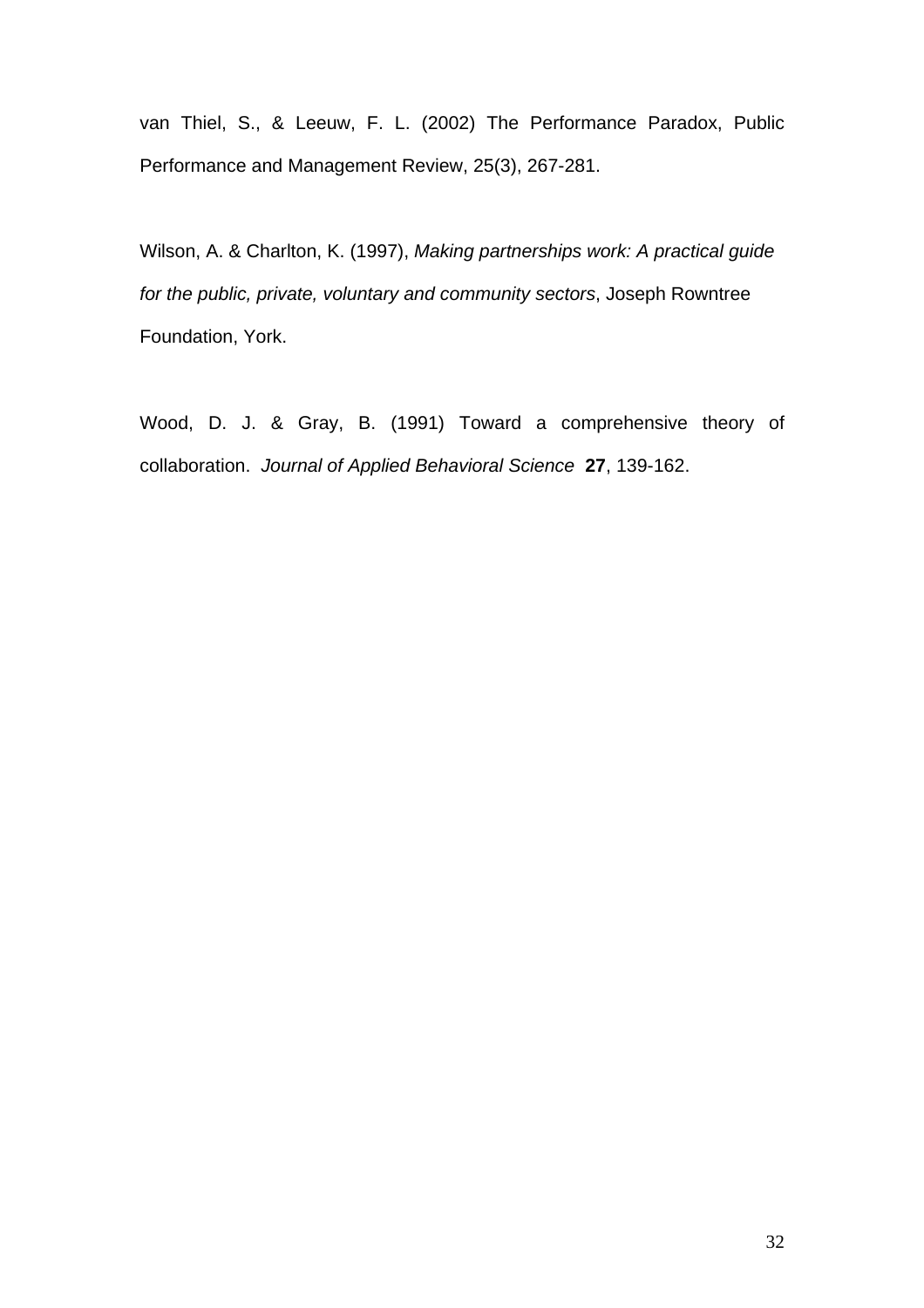# **TABLE 1: Mandatory and voluntary approaches to partnership**

| <b>Mandatory Partnerships</b>                                                 | <b>Voluntary Partnerships</b>               |
|-------------------------------------------------------------------------------|---------------------------------------------|
| Ambiguous<br>and<br>governance                                                | Clear<br>local<br>and<br>governance         |
| accountabilities between partnership                                          | accountabilities.                           |
| and imposer/funder.                                                           |                                             |
| Ambiguity over central<br>V                                                   | local   Focus on locally agreed priorities. |
| concerns and priorities.                                                      |                                             |
| Compromise the most likely route to                                           | Consensus the most likely route to          |
| agreement.                                                                    | agreement.                                  |
| Often an extension of state power                                             | Expression of desire for local power        |
| and control.                                                                  | and control even if in conflict with        |
|                                                                               | the state.                                  |
| 'Tick box' approach to structure and                                          | Creative, extemporised approaches           |
| process.                                                                      | to structure and process.                   |
| Partners specified by funder; limited   Partners join voluntarily on basis of |                                             |
| scope for change.                                                             | predicted partnership synergy and           |
|                                                                               | organisational benefits with easy           |
|                                                                               | access for those who want to                |
|                                                                               | contribute.                                 |
| 'Partners' have limited identity with   Partners feel sense of ownership of   |                                             |
| the 'partnership'.                                                            | the partnership.                            |
| Tend to last only as long as the                                              | More sustainable, as long as funding        |
| funding.                                                                      | sources derived from partners are           |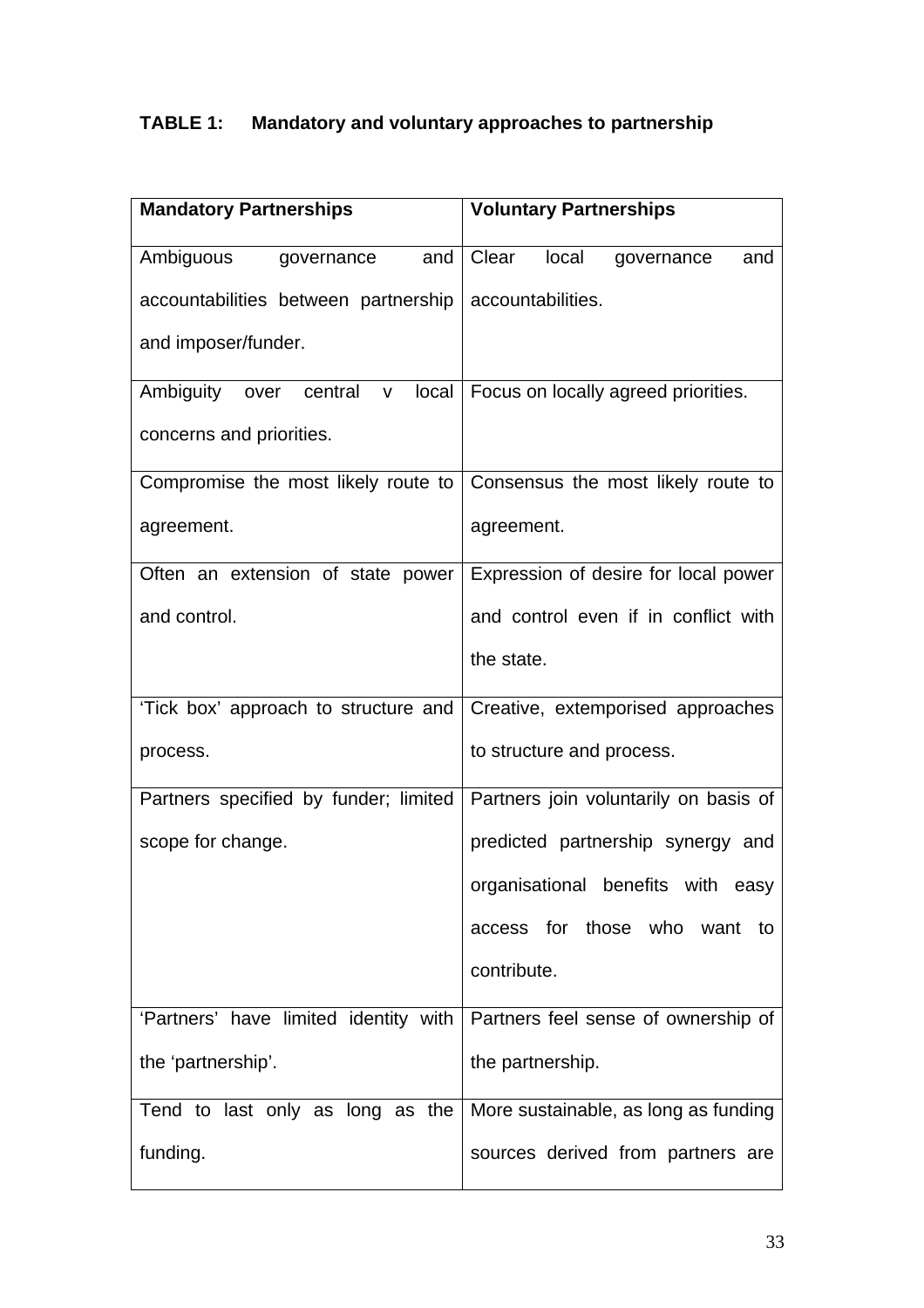|                                                                                 | maintained.                                   |
|---------------------------------------------------------------------------------|-----------------------------------------------|
| Leadership assumed to rest with a Leadership decided by partners.               |                                               |
| partner, often the 'banker'<br>lead                                             | More diffused and<br>distributed              |
| specified by the funder, particularly if   approaches explored.                 |                                               |
| central government.                                                             |                                               |
| Tends to be high-level and strictly   Multi-tiered, but with more flexibility.  |                                               |
| tiered.                                                                         |                                               |
| Outputs and outcomes strictly defined   Less rigour in measuring outputs        |                                               |
| and measured.                                                                   | and outcomes and less initial target          |
|                                                                                 | setting.                                      |
| Goals, strategy, plans, objectives and                                          | Goals, strategy, plans, objectives            |
| targets specified by funder.                                                    | and targets less well specified;              |
|                                                                                 | conflicts<br>between organisational           |
|                                                                                 | goals and cultures<br>explored                |
|                                                                                 | multilaterally.                               |
| Resources specified and subject to $\vert$ Creative resourcing is the norm with |                                               |
| strict financial control.                                                       | more flexible allocation of resources         |
|                                                                                 | and more efforts to seek synergy              |
|                                                                                 | among the partners.                           |
| Partnership processes<br>follow<br>the                                          | Processes less well specified and             |
| prescriptions set by the funder.                                                | articulated;<br>reliance<br>more<br><b>on</b> |
|                                                                                 | informal understandings.                      |
| Reliant on the traditional skills of                                            | Reliant on the skills of 'boundary            |
| professionals.                                                                  | spanners', 'political entrepreneurs'          |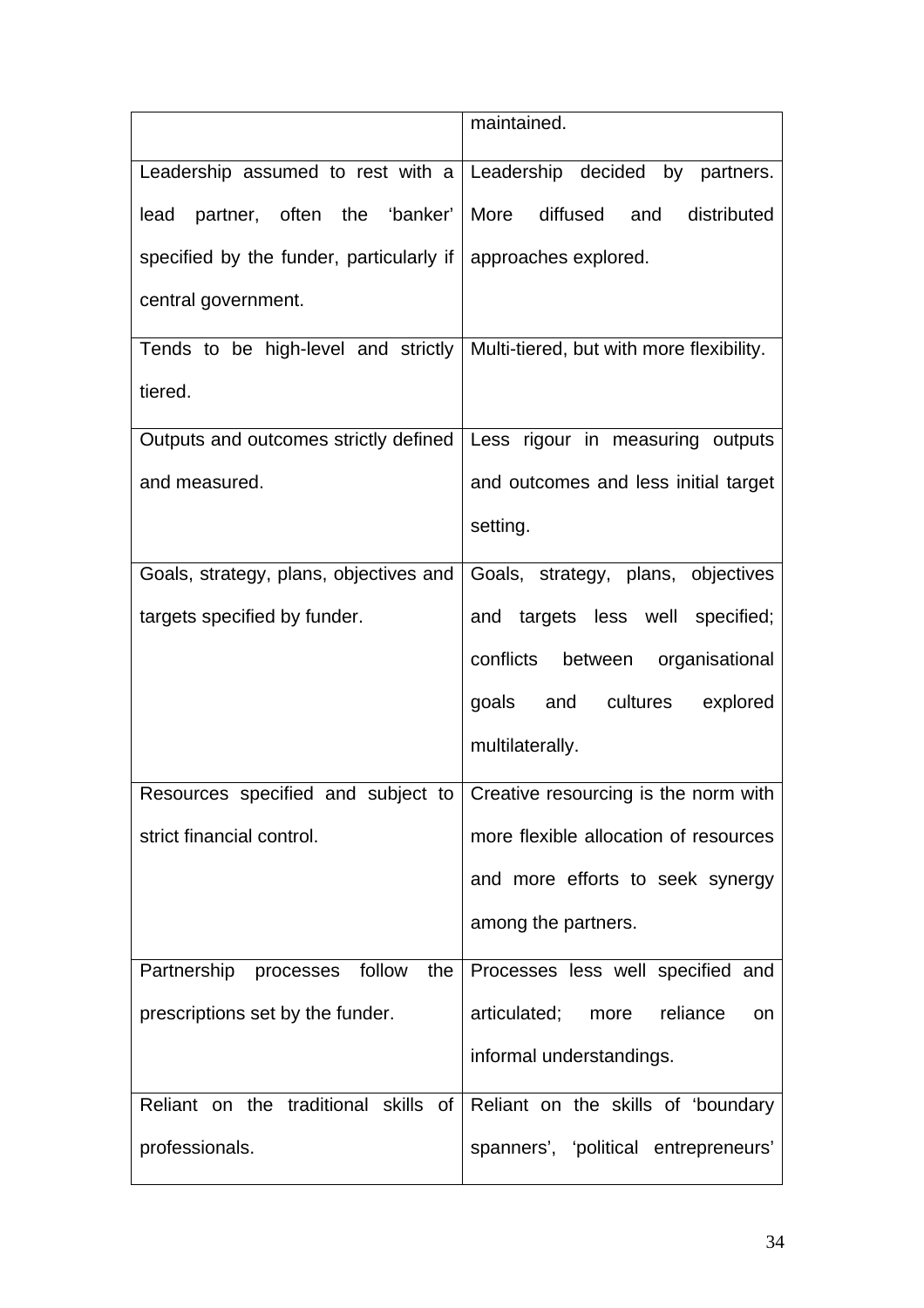|                                                       | and 'mavericks'.                       |
|-------------------------------------------------------|----------------------------------------|
| Hierarchy relatively more important                   | Network relatively more important      |
| than network.                                         | than hierarchy.                        |
| of<br>reality<br>'given',<br><b>Nature</b><br>is<br>a | Nature of reality is more socially     |
| prescribed by authority.                              | constructed.                           |
| Traditional professional competencies                 | working<br>New<br>ways<br>of<br>across |
| are maintained with 'partnering skills'               | organisations and traditional skill    |
| assumed.                                              | sets are explored. Practitioners       |
|                                                       | learn<br>about<br>encouraged<br>to     |
|                                                       | partnership working.                   |
| Performance is closely monitored.                     | Informal assessment and judgement      |
|                                                       | important<br>than<br>formal<br>more    |
|                                                       | mechanisms.                            |
| Transformational<br>possibilities<br>are              | Possibilities may<br>include<br>mutual |
| largely<br>unidirectional<br>(Hastings,               | transformation.                        |
| 1996).                                                |                                        |
| Partnership is overtly political and                  | Partnership is less political and less |
| public.                                               | public.                                |

# **TABLE 2: Contrast between service provision based on contract or trust**

|  |  |  |  | Service provision relying on Service provision relying on Trust |
|--|--|--|--|-----------------------------------------------------------------|
|--|--|--|--|-----------------------------------------------------------------|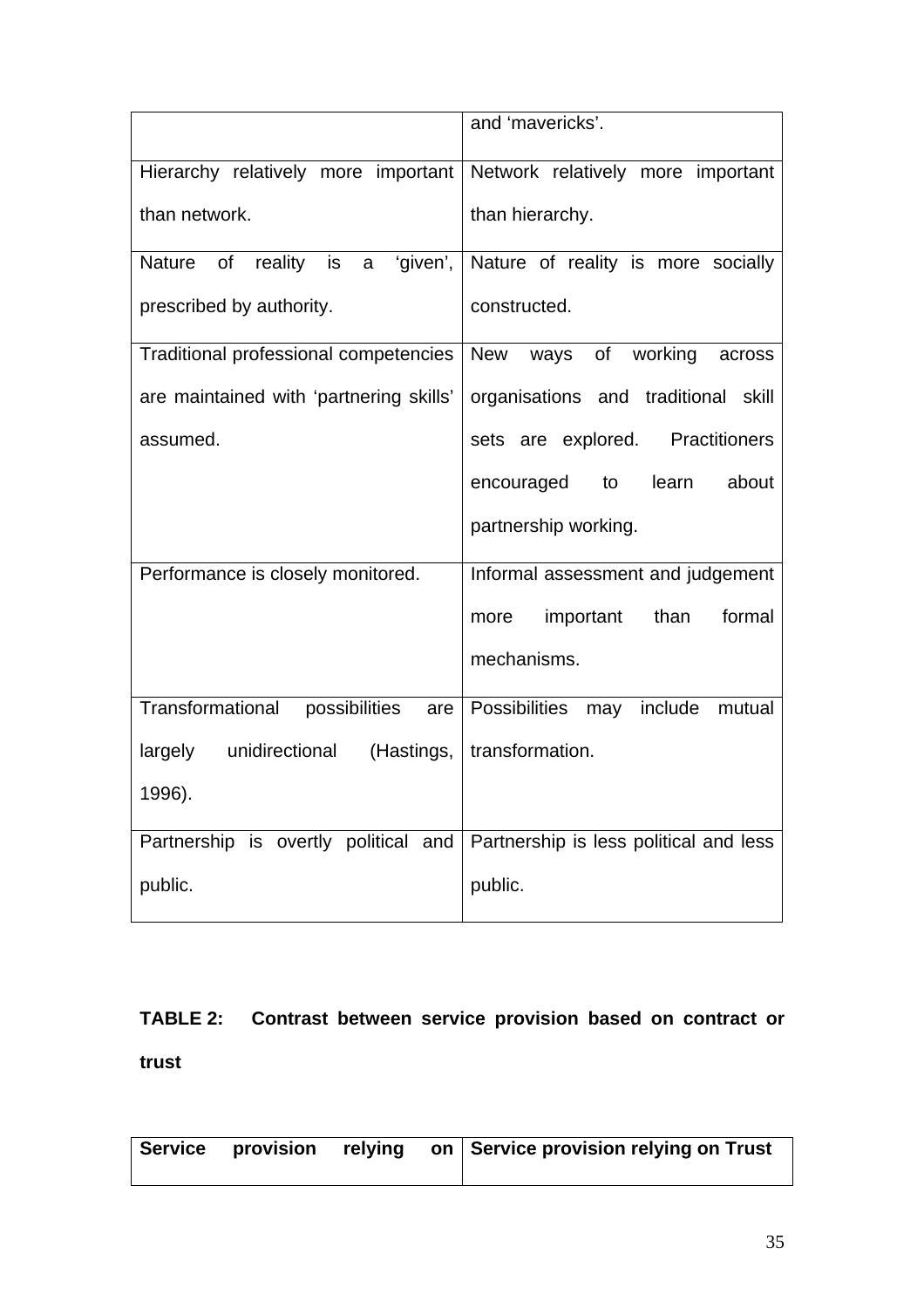| <b>Contract</b>                                             |                                          |
|-------------------------------------------------------------|------------------------------------------|
| Detailed specification of how service                       | Emphasis<br>service<br>outcomes,<br>on   |
| will be delivered.                                          | leaving delivery to be designed by       |
|                                                             | contractor.                              |
| Emphasis on quantified measures of                          | qualitative<br>Quantitative<br>and       |
| service outcomes.                                           | approaches.                              |
| <i>tried</i><br><b>Based</b><br>tested'<br>and<br><b>on</b> | Open to discussion, mutually agreed      |
| experience.                                                 | from outset.                             |
| Inflexible<br>if<br>circumstances<br>even                   | Flexible, open to variation based on     |
| warrant variation in practice.                              | experience in delivery.                  |
| Resolution of service failure based on                      | Service failure seen as opportunity for  |
| contract specification underpinned by                       | both parties to collaborate to solve     |
| contract law.                                               | issues for the benefit of service users. |
| Needs of service-users seen as less                         | Needs of service-users have primacy      |
| important<br>than adherence to<br>the                       | over contract.                           |
| contract.                                                   |                                          |
| Mutual learning limited by reliance on                      | Mutual learning enhanced by focus        |
| contract.                                                   | on developing trusting relationships     |
|                                                             | between contractor and contractee.       |
| Professional judgement limited by                           | Professional judgement valued within     |
| exigencies of the contract.                                 | relationship between contractor and      |
|                                                             | contractee.                              |
| Short-term thinking: win or lose.                           | relationship<br>building<br>Longer-term  |
|                                                             | win/win.                                 |